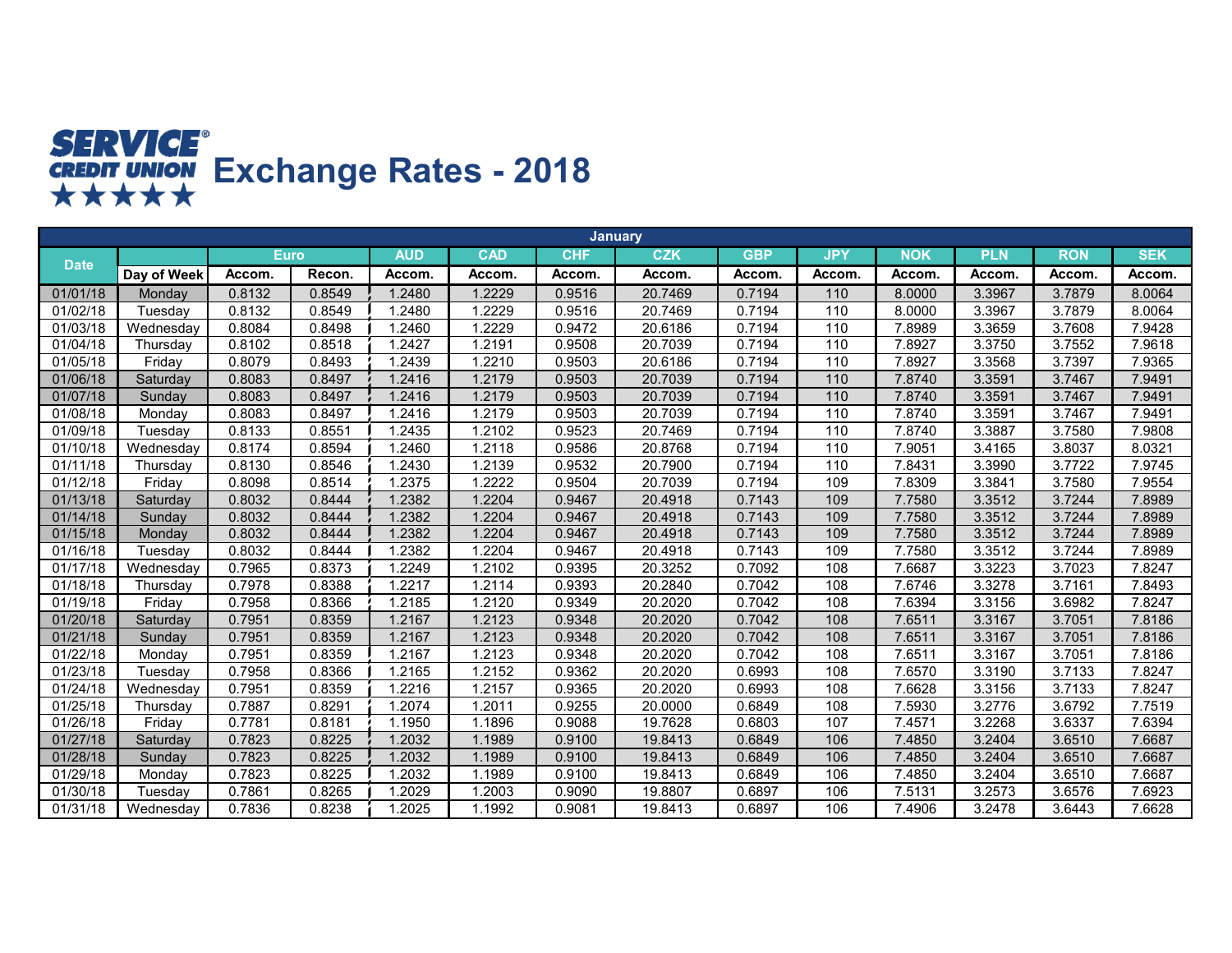|             |             |        |             |            |            |            | <b>February</b> |            |            |            |            |            |            |
|-------------|-------------|--------|-------------|------------|------------|------------|-----------------|------------|------------|------------|------------|------------|------------|
|             |             |        | <b>Euro</b> | <b>AUD</b> | <b>CAD</b> | <b>CHF</b> | <b>CZK</b>      | <b>GBP</b> | <b>JPY</b> | <b>NOK</b> | <b>PLN</b> | <b>RON</b> | <b>SEK</b> |
| <b>Date</b> | Day of Week | Accom. | Recon.      | Accom.     | Accom.     | Accom.     | Accom.          | Accom.     | Accom.     | Accom.     | Accom.     | Accom.     | Accom.     |
| 02/01/18    | Thursday    | 0.7819 | 0.8219      | 1.2008     | 1.1955     | 0.9094     | 19.7628         | 0.6897     | 106        | 7.4738     | 3.2446     | 3.6390     | 7.6336     |
| 02/02/18    | Friday      | 0.7834 | 0.8236      | 1.2195     | 1.2024     | 0.9090     | 19.8020         | 0.6849     | 106        | 7.4963     | 3.2541     | 3.6470     | 7.6805     |
| 02/03/18    | Saturday    | 0.7813 | 0.8213      | 1.2212     | 1.2022     | 0.9060     | 19.6850         | 0.6849     | 107        | 7.4738     | 3.2457     | 3.6298     | 7.6746     |
| 02/04/18    | Sunday      | 0.7813 | 0.8213      | 1.2212     | 1.2022     | 0.9060     | 19.6850         | 0.6849     | 107        | 7.4738     | 3.2457     | 3.6298     | 7.6746     |
| 02/05/18    | Monday      | 0.7813 | 0.8213      | 1.2212     | 1.2022     | 0.9060     | 19.6850         | 0.6849     | 107        | 7.4738     | 3.2457     | 3.6298     | 7.6746     |
| 02/06/18    | Tuesday     | 0.7837 | 0.8239      | 1.2276     | 1.2123     | 0.9090     | 19.7628         | 0.6849     | 107        | 7.5301     | 3.2595     | 3.6311     | 7.7042     |
| 02/07/18    | Wednesday   | 0.7873 | 0.8277      | 1.2382     | 1.2194     | 0.9110     | 19.8807         | 0.6993     | 107        | 7.6394     | 3.2787     | 3.6563     | 7.7700     |
| 02/08/18    | Thursday    | 0.7888 | 0.8292      | 1.2372     | 1.2183     | 0.9158     | 19.9203         | 0.6993     | 106        | 7.6220     | 3.2808     | 3.6724     | 7.7760     |
| 02/09/18    | Fridav      | 0.7937 | 0.8345      | 1.2456     | 1.2225     | 0.9171     | 20.0401         | 0.6993     | 106        | 7.6864     | 3.3091     | 3.6928     | 7.8555     |
| 02/10/18    | Saturday    | 0.7939 | 0.8347      | 1.2481     | 1.2285     | 0.9130     | 20.1207         | 0.6993     | 107        | 7.7760     | 3.3267     | 3.6969     | 7.8927     |
| 02/11/18    | Sunday      | 0.7939 | 0.8347      | 1.2481     | 1.2285     | 0.9130     | 20.1207         | 0.6993     | 107        | 7.7760     | 3.3267     | 3.6969     | 7.8927     |
| 02/12/18    | Monday      | 0.7939 | 0.8347      | 1.2481     | 1.2285     | 0.9130     | 20.1207         | 0.6993     | 107        | 7.7760     | 3.3267     | 3.6969     | 7.8927     |
| 02/13/18    | Tuesday     | 0.7947 | 0.8355      | 1.2433     | 1.2259     | 0.9142     | 20.1613         | 0.7042     | 107        | 7.7459     | 3.3179     | 3.6969     | 7.8802     |
| 02/14/18    | Wednesday   | 0.7890 | 0.8294      | 1.2399     | 1.2264     | 0.9091     | 20.0401         | 0.6993     | 106        | 7.6864     | 3.2960     | 3.6751     | 7.8431     |
| 02/15/18    | Thursday    | 0.7898 | 0.8303      | 1.2405     | 1.2264     | 0.9098     | 20.0401         | 0.7042     | 105        | 7.6746     | 3.2949     | 3.6805     | 7.8431     |
| 02/16/18    | Friday      | 0.7806 | 0.8206      | 1.2300     | 1.2180     | 0.9012     | 19.8020         | 0.6944     | 105        | 7.5988     | 3.2415     | 3.6390     | 7.7399     |
| 02/17/18    | Saturday    | 0.7812 | 0.8212      | 1.2261     | 1.2177     | 0.9000     | 19.8020         | 0.6944     | 105        | 7.5643     | 3.2499     | 3.6430     | 7.7459     |
| 02/18/18    | Sunday      | 0.7812 | 0.8212      | 1.2261     | 1.2177     | 0.9000     | 19.8020         | 0.6944     | 105        | 7.5643     | 3.2499     | 3.6430     | 7.7459     |
| 02/19/18    | Monday      | 0.7812 | 0.8212      | 1.2261     | 1.2177     | 0.9000     | 19.8020         | 0.6944     | 105        | 7.5643     | 3.2499     | 3.6430     | 7.7459     |
| 02/20/18    | Tuesday     | 0.7812 | 0.8212      | 1.2261     | 1.2177     | 0.9000     | 19.8020         | 0.6944     | 105        | 7.5643     | 3.2499     | 3.6430     | 7.7459     |
| 02/21/18    | Wednesday   | 0.7896 | 0.8300      | 1.2356     | 1.2280     | 0.9110     | 20.0000         | 0.6944     | 104        | 7.6336     | 3.2744     | 3.6819     | 7.8740     |
| 02/22/18    | Thursday    | 0.7907 | 0.8313      | 1.2401     | 1.2335     | 0.9133     | 20.0401         | 0.6993     | 104        | 7.6220     | 3.2884     | 3.6860     | 7.8802     |
| 02/23/18    | Friday      | 0.7922 | 0.8328      | 1.2436     | 1.2350     | 0.9117     | 20.0401         | 0.6993     | 105        | 7.6746     | 3.3124     | 3.6887     | 7.9177     |
| 02/24/18    | Saturday    | 0.7922 | 0.8328      | 1.2453     | 1.2370     | 0.9114     | 20.0803         | 0.6993     | 104        | 7.6687     | 3.3036     | 3.6873     | 7.9681     |
| 02/25/18    | Sundav      | 0.7922 | 0.8328      | 1.2453     | 1.2370     | 0.9114     | 20.0803         | 0.6993     | 104        | 7.6687     | 3.3036     | 3.6873     | 7.9681     |
| 02/26/18    | Monday      | 0.7922 | 0.8328      | 1.2453     | 1.2370     | 0.9114     | 20.0803         | 0.6993     | 104        | 7.6687     | 3.3036     | 3.6873     | 7.9681     |
| 02/27/18    | Tuesday     | 0.7907 | 0.8313      | 1.2422     | 1.2349     | 0.9117     | 20.0803         | 0.6944     | 104        | 7.6161     | 3.2971     | 3.6873     | 7.9428     |
| 02/28/18    | Wednesday   | 0.7915 | 0.8321      | 1.2425     | 1.2384     | 0.9133     | 20.1207         | 0.6993     | 104        | 7.6220     | 3.2982     | 3.6860     | 7.9808     |
|             |             |        |             |            |            |            |                 |            |            |            |            |            |            |
|             |             |        |             |            |            |            |                 |            |            |            |            |            |            |
|             |             |        |             |            |            |            |                 |            |            |            |            |            |            |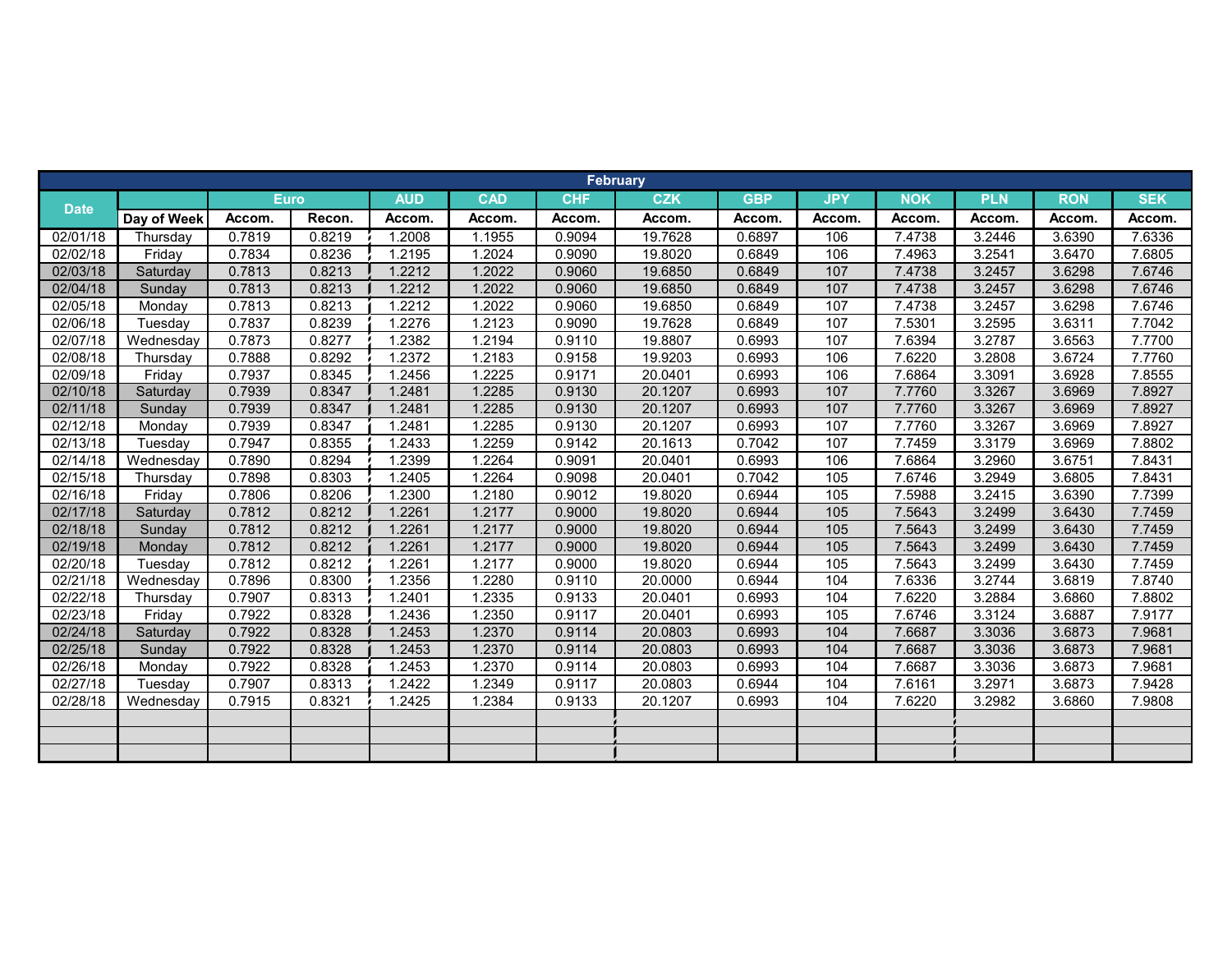|             |             |        |             |            |            |            | <b>March</b> |            |            |            |            |            |            |
|-------------|-------------|--------|-------------|------------|------------|------------|--------------|------------|------------|------------|------------|------------|------------|
|             |             |        | <b>Euro</b> | <b>AUD</b> | <b>CAD</b> | <b>CHF</b> | <b>CZK</b>   | <b>GBP</b> | <b>JPY</b> | <b>NOK</b> | <b>PLN</b> | <b>RON</b> | <b>SEK</b> |
| <b>Date</b> | Day of Week | Accom. | Recon.      | Accom.     | Accom.     | Accom.     | Accom.       | Accom.     | Accom.     | Accom.     | Accom.     | Accom.     | Accom.     |
| 03/01/18    | Thursday    | 0.7976 | 0.8385      | 1.2472     | 1.2449     | 0.9189     | 20.2840      | 0.7042     | 104        | 7.6687     | 3.3322     | 3.7189     | 8.0515     |
| 03/02/18    | Friday      | 0.7998 | 0.8408      | 1.2593     | 1.2520     | 0.9213     | 20.3252      | 0.7092     | 104        | 7.7280     | 3.3478     | 3.7244     | 8.0906     |
| 03/03/18    | Saturday    | 0.7909 | 0.8315      | 1.2563     | 1.2542     | 0.9105     | 20.0803      | 0.7092     | 104        | 7.6046     | 3.3179     | 3.6846     | 8.0386     |
| 03/04/18    | Sunday      | 0.7909 | 0.8315      | 1.2563     | 1.2542     | 0.9105     | 20.0803      | 0.7092     | 104        | 7.6046     | 3.3179     | 3.6846     | 8.0386     |
| 03/05/18    | Monday      | 0.7909 | 0.8315      | 1.2563     | 1.2542     | 0.9105     | 20.0803      | 0.7092     | 104        | 7.6046     | 3.3179     | 3.6846     | 8.0386     |
| 03/06/18    | Tuesday     | 0.7916 | 0.8322      | 1.2575     | 1.2598     | 0.9142     | 20.1207      | 0.7092     | 103        | 7.6278     | 3.3179     | 3.6900     | 8.0515     |
| 03/07/18    | Wednesday   | 0.7857 | 0.8259      | 1.2446     | 1.2566     | 0.9135     | 19.9601      | 0.6993     | 103        | 7.5529     | 3.2852     | 3.6617     | 8.0000     |
| 03/08/18    | Thursday    | 0.7851 | 0.8253      | 1.2491     | 1.2606     | 0.9164     | 19.9601      | 0.7042     | 104        | 7.5988     | 3.2927     | 3.6590     | 8.0386     |
| 03/09/18    | Friday      | 0.7847 | 0.8249      | 1.2486     | 1.2590     | 0.9206     | 19.9601      | 0.7042     | 103        | 7.6220     | 3.2992     | 3.6563     | 8.0192     |
| 03/10/18    | Saturday    | 0.7918 | 0.8324      | 1.2488     | 1.2549     | 0.9260     | 20.1613      | 0.7042     | 103        | 7.5988     | 3.3267     | 3.6873     | 8.0515     |
| 03/11/18    | Sunday      | 0.7918 | 0.8324      | 1.2488     | 1.2549     | 0.9260     | 20.1613      | 0.7042     | 103        | 7.5988     | 3.3267     | 3.6873     | 8.0515     |
| 03/12/18    | Monday      | 0.7918 | 0.8324      | 1.2488     | 1.2549     | 0.9260     | 20.1613      | 0.7042     | 103        | 7.5988     | 3.3267     | 3.6873     | 8.0515     |
| 03/13/18    | Tuesday     | 0.7921 | 0.8327      | 1.2389     | 1.2502     | 0.9252     | 20.1613      | 0.6993     | 104        | 7.5758     | 3.3278     | 3.6928     | 8.0451     |
| 03/14/18    | Wednesday   | 0.7872 | 0.8276      | 1.2346     | 1.2509     | 0.9202     | 20.0401      | 0.6993     | 104        | 7.5415     | 3.3156     | 3.6697     | 7.9936     |
| 03/15/18    | Thursday    | 0.7876 | 0.8280      | 1.2321     | 1.2596     | 0.9218     | 20.0401      | 0.6993     | 104        | 7.5415     | 3.3102     | 3.6724     | 7.9745     |
| 03/16/18    | Friday      | 0.7893 | 0.8297      | 1.2419     | 1.2649     | 0.9226     | 20.0803      | 0.6993     | 104        | 7.5019     | 3.3245     | 3.6819     | 7.9681     |
| 03/17/18    | Saturday    | 0.7913 | 0.8319      | 1.2550     | 1.2729     | 0.9260     | 20.1207      | 0.6993     | 103        | 7.5075     | 3.3367     | 3.6914     | 7.9745     |
| 03/18/18    | Sunday      | 0.7913 | 0.8319      | 1.2550     | 1.2729     | 0.9260     | 20.1207      | 0.6993     | 103        | 7.5075     | 3.3367     | 3.6914     | 7.9745     |
| 03/19/18    | Monday      | 0.7913 | 0.8319      | 1.2550     | 1.2729     | 0.9260     | 20.1207      | 0.6993     | 103        | 7.5075     | 3.3367     | 3.6914     | 7.9745     |
| 03/20/18    | Tuesday     | 0.7915 | 0.8321      | 1.2660     | 1.2747     | 0.9274     | 20.1207      | 0.6897     | 103        | 7.5358     | 3.3378     | 3.6941     | 7.9808     |
| 03/21/18    | Wednesday   | 0.7918 | 0.8324      | 1.2617     | 1.2700     | 0.9281     | 20.1207      | 0.6944     | 103        | 7.5131     | 3.3478     | 3.6941     | 7.9618     |
| 03/22/18    | Thursday    | 0.7934 | 0.8340      | 1.2690     | 1.2652     | 0.9290     | 20.1613      | 0.6944     | 103        | 7.5415     | 3.3613     | 3.7037     | 8.0064     |
| 03/23/18    | Fridav      | 0.7911 | 0.8317      | 1.2637     | 1.2569     | 0.9233     | 20.0803      | 0.6897     | 104        | 7.5415     | 3.3400     | 3.6928     | 8.0064     |
| 03/24/18    | Saturday    | 0.7898 | 0.8303      | 1.2620     | 1.2533     | 0.9243     | 20.0803      | 0.6897     | 103        | 7.5586     | 3.3378     | 3.6832     | 8.0515     |
| 03/25/18    | Sunday      | 0.7898 | 0.8303      | 1.2620     | 1.2533     | 0.9243     | 20.0803      | 0.6897     | 103        | 7.5586     | 3.3378     | 3.6832     | 8.0515     |
| 03/26/18    | Monday      | 0.7898 | 0.8303      | 1.2620     | 1.2533     | 0.9243     | 20.0803      | 0.6897     | 103        | 7.5586     | 3.3378     | 3.6832     | 8.0515     |
| 03/27/18    | Tuesday     | 0.7857 | 0.8259      | 1.2609     | 1.2569     | 0.9223     | 20.0000      | 0.6849     | 102        | 7.5131     | 3.3234     | 3.6603     | 8.0064     |
| 03/28/18    | Wednesdav   | 0.7851 | 0.8253      | 1.2617     | 1.2522     | 0.9236     | 20.0000      | 0.6897     | 102        | 7.5075     | 3.3124     | 3.6550     | 8.0192     |
| 03/29/18    | Thursday    | 0.7869 | 0.8273      | 1.2694     | 1.2571     | 0.9286     | 20.0401      | 0.6897     | 103        | 7.5873     | 3.3102     | 3.6617     | 8.0906     |
| 03/30/18    | Friday      | 0.7910 | 0.8316      | 1.2684     | 1.2572     | 0.9317     | 20.1207      | 0.6944     | 103        | 7.6570     | 3.3311     | 3.6832     | 8.1367     |
| 03/31/18    | Saturday    | 0.7910 | 0.8316      | 1.2684     | 1.2572     | 0.9317     | 20.1207      | 0.6944     | 103        | 7.6570     | 3.3311     | 3.6832     | 8.1367     |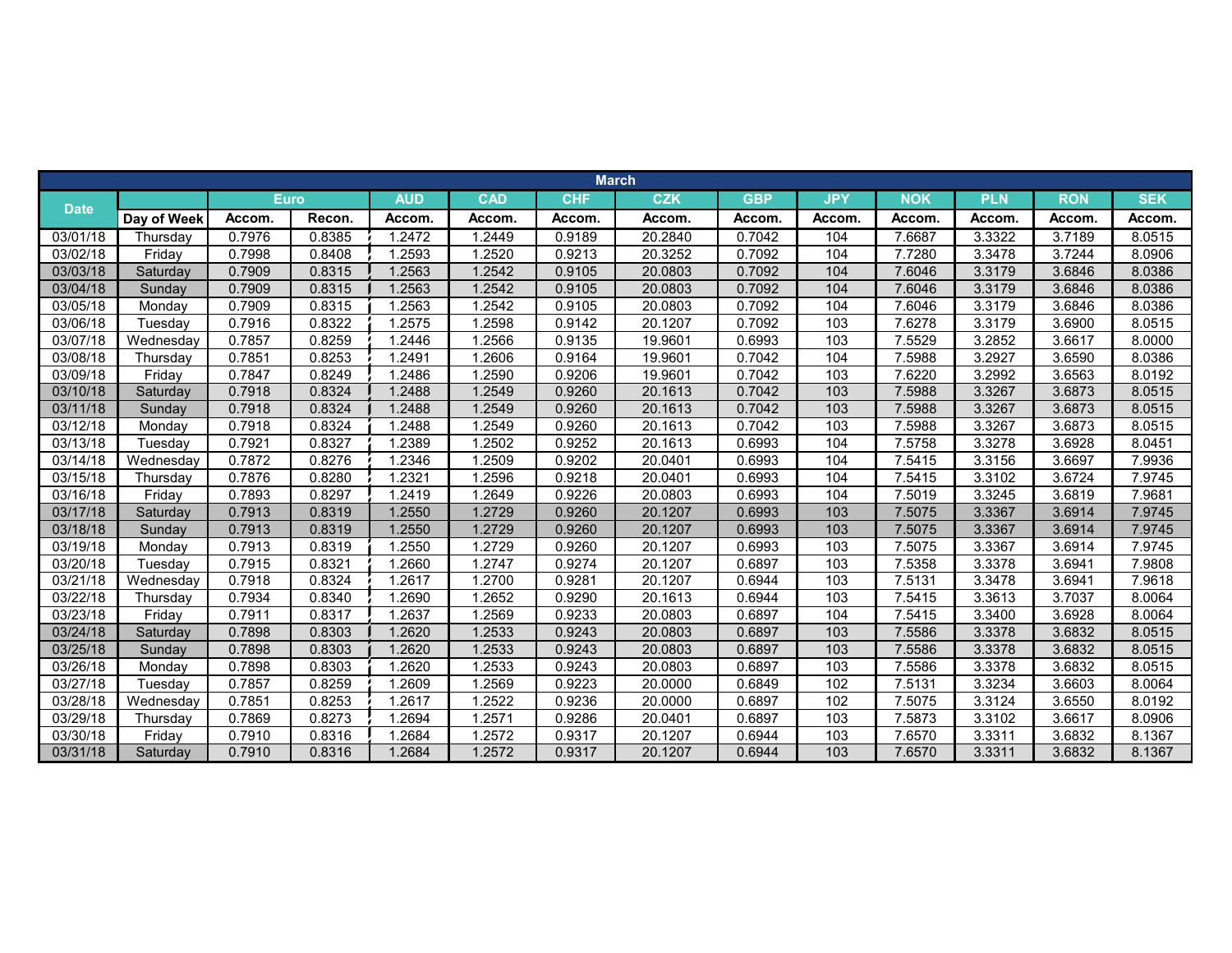|             |             |        |             |            |            |            | <b>April</b> |            |            |            |            |            |            |
|-------------|-------------|--------|-------------|------------|------------|------------|--------------|------------|------------|------------|------------|------------|------------|
|             |             |        | <b>Euro</b> | <b>AUD</b> | <b>CAD</b> | <b>CHF</b> | <b>CZK</b>   | <b>GBP</b> | <b>JPY</b> | <b>NOK</b> | <b>PLN</b> | <b>RON</b> | <b>SEK</b> |
| <b>Date</b> | Day of Week | Accom. | Recon.      | Accom.     | Accom.     | Accom.     | Accom.       | Accom.     | Accom.     | Accom.     | Accom.     | Accom.     | Accom.     |
| 04/01/18    | Sunday      | 0.7910 | 0.8316      | 1.2684     | 1.2572     | 0.9317     | 20.1207      | 0.6944     | 103        | 7.6570     | 3.3311     | 3.6832     | 8.1367     |
| 04/02/18    | Monday      | 0.7910 | 0.8316      | 1.2684     | 1.2572     | 0.9317     | 20.1207      | 0.6944     | 103        | 7.6570     | 3.3311     | 3.6832     | 8.1367     |
| 04/03/18    | Tuesday     | 0.7910 | 0.8316      | 1.2684     | 1.2572     | 0.9317     | 20.1207      | 0.6944     | 103        | 7.6570     | 3.3311     | 3.6832     | 8.1367     |
| 04/04/18    | Wednesday   | 0.7922 | 0.8328      | 1.2671     | 1.2531     | 0.9328     | 20.0803      | 0.6944     | 104        | 7.6336     | 3.3344     | 3.6928     | 8.1566     |
| 04/05/18    | Thursday    | 0.7926 | 0.8332      | 1.2665     | 1.2488     | 0.9334     | 20.0803      | 0.6944     | 103        | 7.6336     | 3.3322     | 3.6941     | 8.1766     |
| 04/06/18    | Friday      | 0.7953 | 0.8361      | 1.2677     | 1.2453     | 0.9382     | 20.1613      | 0.6944     | 103        | 7.6278     | 3.3434     | 3.7078     | 8.2034     |
| 04/07/18    | Saturday    | 0.7939 | 0.8347      | 1.2650     | 1.2424     | 0.9367     | 20.1207      | 0.6944     | 104        | 7.6104     | 3.3333     | 3.7023     | 8.1766     |
| 04/08/18    | Sunday      | 0.7939 | 0.8347      | 1.2650     | 1.2424     | 0.9367     | 20.1207      | 0.6944     | 104        | 7.6104     | 3.3333     | 3.7023     | 8.1766     |
| 04/09/18    | Monday      | 0.7939 | 0.8347      | 1.2650     | 1.2424     | 0.9367     | 20.1207      | 0.6944     | 104        | 7.6104     | 3.3333     | 3.7023     | 8.1766     |
| 04/10/18    | Tuesday     | 0.7923 | 0.8329      | 1.2716     | 1.2460     | 0.9341     | 20.0803      | 0.6897     | 105        | 7.5988     | 3.3234     | 3.6955     | 8.1566     |
| 04/11/18    | Wednesdav   | 0.7881 | 0.8285      | 1.2591     | 1.2330     | 0.9294     | 19.9601      | 0.6897     | 104        | 7.6046     | 3.3047     | 3.6738     | 8.1037     |
| 04/12/18    | Thursday    | 0.7877 | 0.8281      | 1.2588     | 1.2308     | 0.9338     | 19.9601      | 0.6897     | 104        | 7.5815     | 3.3014     | 3.6724     | 8.1037     |
| 04/13/18    | Friday      | 0.7909 | 0.8315      | 1.2569     | 1.2273     | 0.9392     | 20.0401      | 0.6849     | 104        | 7.5930     | 3.3091     | 3.6873     | 8.2034     |
| 04/14/18    | Saturday    | 0.7911 | 0.8317      | 1.2500     | 1.2247     | 0.9377     | 20.0401      | 0.6849     | 104        | 7.5643     | 3.3036     | 3.6873     | 8.2102     |
| 04/15/18    | Sunday      | 0.7911 | 0.8317      | 1.2500     | 1.2247     | 0.9377     | 20.0401      | 0.6849     | 104        | 7.5643     | 3.3036     | 3.6873     | 8.2102     |
| 04/16/18    | Monday      | 0.7911 | 0.8317      | 1.2500     | 1.2247     | 0.9377     | 20.0401      | 0.6849     | 104        | 7.5643     | 3.3036     | 3.6873     | 8.2102     |
| 04/17/18    | Tuesday     | 0.7882 | 0.8286      | 1.2555     | 1.2293     | 0.9362     | 19.9203      | 0.6803     | 105        | 7.5643     | 3.2808     | 3.6657     | 8.2034     |
| 04/18/18    | Wednesday   | 0.7878 | 0.8282      | 1.2534     | 1.2219     | 0.9381     | 19.8807      | 0.6803     | 104        | 7.5586     | 3.2776     | 3.6603     | 8.1833     |
| 04/19/18    | Thursday    | 0.7866 | 0.8270      | 1.2549     | 1.2249     | 0.9422     | 19.9203      | 0.6849     | 104        | 7.5586     | 3.2798     | 3.6603     | 8.1833     |
| 04/20/18    | Friday      | 0.7881 | 0.8285      | 1.2525     | 1.2299     | 0.9438     | 19.9601      | 0.6849     | 105        | 7.5529     | 3.2841     | 3.6697     | 8.1766     |
| 04/21/18    | Saturday    | 0.7924 | 0.8330      | 1.2665     | 1.2327     | 0.9485     | 20.0803      | 0.6944     | 105        | 7.6104     | 3.3025     | 3.6914     | 8.2169     |
| 04/22/18    | Sunday      | 0.7924 | 0.8330      | 1.2665     | 1.2327     | 0.9485     | 20.0803      | 0.6944     | 105        | 7.6104     | 3.3025     | 3.6914     | 8.2169     |
| 04/23/18    | Monday      | 0.7924 | 0.8330      | 1.2665     | 1.2327     | 0.9485     | 20.0803      | 0.6944     | 105        | 7.6104     | 3.3025     | 3.6914     | 8.2169     |
| 04/24/18    | Tuesdav     | 0.7962 | 0.8370      | 1.2747     | 1.2460     | 0.9508     | 20.2429      | 0.6993     | 105        | 7.6628     | 3.3356     | 3.7078     | 8.2645     |
| 04/25/18    | Wednesday   | 0.7981 | 0.8391      | 1.2799     | 1.2500     | 0.9533     | 20.2840      | 0.6993     | 105        | 7.6864     | 3.3512     | 3.7133     | 8.2850     |
| 04/26/18    | Thursday    | 0.7999 | 0.8409      | 1.2893     | 1.2561     | 0.9588     | 20.3666      | 0.6993     | 106        | 7.7640     | 3.3784     | 3.7161     | 8.3333     |
| 04/27/18    | Friday      | 0.7993 | 0.8403      | 1.2845     | 1.2483     | 0.9572     | 20.3666      | 0.6993     | 106        | 7.7340     | 3.3864     | 3.7202     | 8.3542     |
| 04/28/18    | Saturday    | 0.8070 | 0.8484      | 1.2892     | 1.2549     | 0.9652     | 20.5761      | 0.7092     | 107        | 7.7942     | 3.4025     | 3.7622     | 8.4890     |
| 04/29/18    | Sunday      | 0.8070 | 0.8484      | 1.2892     | 1.2549     | 0.9652     | 20.5761      | 0.7092     | 107        | 7.7942     | 3.4025     | 3.7622     | 8.4890     |
| 04/30/18    | Monday      | 0.8070 | 0.8484      | 1.2892     | 1.2549     | 0.9652     | 20.5761      | 0.7092     | 107        | 7.7942     | 3.4025     | 3.7622     | 8.4890     |
|             |             |        |             |            |            |            |              |            |            |            |            |            |            |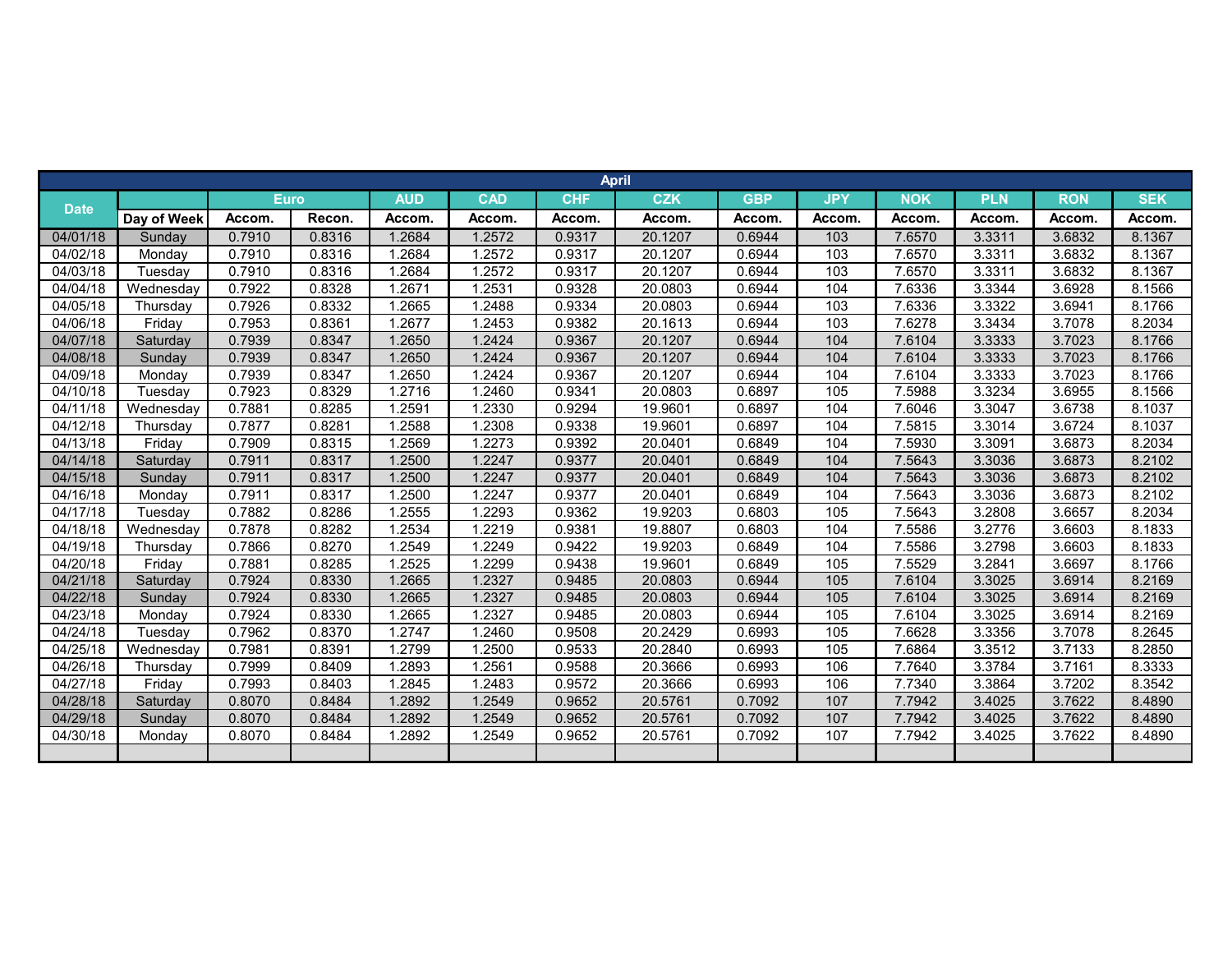|             |             |        |             |            |            |            | <b>May</b> |            |            |            |            |            |            |
|-------------|-------------|--------|-------------|------------|------------|------------|------------|------------|------------|------------|------------|------------|------------|
|             |             |        | <b>Euro</b> | <b>AUD</b> | <b>CAD</b> | <b>CHF</b> | <b>CZK</b> | <b>GBP</b> | <b>JPY</b> | <b>NOK</b> | <b>PLN</b> | <b>RON</b> | <b>SEK</b> |
| <b>Date</b> | Day of Week | Accom. | Recon.      | Accom.     | Accom.     | Accom.     | Accom.     | Accom.     | Accom.     | Accom.     | Accom.     | Accom.     | Accom.     |
| 05/01/18    | Tuesday     | 0.8048 | 0.8460      | 1.2887     | 1.2508     | 0.9632     | 20.5761    | 0.7092     | 107        | 7.7760     | 3.4014     | 3.7509     | 8.4531     |
| 05/02/18    | Wednesday   | 0.8048 | 0.8460      | 1.2887     | 1.2508     | 0.9632     | 20.5761    | 0.7092     | 107        | 7.7760     | 3.4014     | 3.7509     | 8.4531     |
| 05/03/18    | Thursday    | 0.8123 | 0.8539      | 1.2987     | 1.2511     | 0.9713     | 20.7900    | 0.7143     | 107        | 7.8740     | 3.4734     | 3.7879     | 8.6281     |
| 05/04/18    | Friday      | 0.8127 | 0.8543      | 1.2943     | 1.2519     | 0.9718     | 20.7900    | 0.7143     | 107        | 7.8370     | 3.4638     | 3.7922     | 8.6207     |
| 05/05/18    | Saturday    | 0.8147 | 0.8565      | 1.2965     | 1.2555     | 0.9735     | 20.7900    | 0.7194     | 107        | 7.8555     | 3.4662     | 3.7979     | 8.6133     |
| 05/06/18    | Sunday      | 0.8147 | 0.8565      | 1.2965     | 1.2555     | 0.9735     | 20.7900    | 0.7194     | 107        | 7.8555     | 3.4662     | 3.7979     | 8.6133     |
| 05/07/18    | Monday      | 0.8147 | 0.8565      | 1.2965     | 1.2555     | 0.9735     | 20.7900    | 0.7194     | 107        | 7.8555     | 3.4662     | 3.7979     | 8.6133     |
| 05/08/18    | Tuesday     | 0.8179 | 0.8599      | 1.2990     | 1.2545     | 0.9786     | 20.8768    | 0.7194     | 106        | 7.8678     | 3.4795     | 3.8081     | 8.6207     |
| 05/09/18    | Wednesday   | 0.8199 | 0.8619      | 1.3060     | 1.2625     | 0.9762     | 20.9205    | 0.7194     | 107        | 7.8927     | 3.5088     | 3.8124     | 8.5911     |
| 05/10/18    | Thursday    | 0.8214 | 0.8636      | 1.3079     | 1.2566     | 0.9770     | 21.0084    | 0.7194     | 106        | 7.8864     | 3.5039     | 3.8153     | 8.4962     |
| 05/11/18    | Friday      | 0.8214 | 0.8636      | 1.3031     | 1.2463     | 0.9781     | 20.9644    | 0.7194     | 106        | 7.8431     | 3.4868     | 3.8110     | 8.4746     |
| 05/12/18    | Saturday    | 0.8170 | 0.8588      | 1.2910     | 1.2416     | 0.9749     | 20.8333    | 0.7194     | 107        | 7.7942     | 3.4795     | 3.7864     | 8.3822     |
| 05/13/18    | Sunday      | 0.8170 | 0.8588      | 1.2910     | 1.2416     | 0.9749     | 20.8333    | 0.7194     | 107        | 7.7942     | 3.4795     | 3.7864     | 8.3822     |
| 05/14/18    | Monday      | 0.8170 | 0.8588      | 1.2910     | 1.2416     | 0.9749     | 20.8333    | 0.7194     | 107        | 7.7942     | 3.4795     | 3.7864     | 8.3822     |
| 05/15/18    | Tuesday     | 0.8133 | 0.8551      | 1.2900     | 1.2444     | 0.9731     | 20.7469    | 0.7194     | 107        | 7.7821     | 3.4674     | 3.7651     | 8.3752     |
| 05/16/18    | Wednesday   | 0.8174 | 0.8594      | 1.2962     | 1.2467     | 0.9735     | 20.8768    | 0.7194     | 107        | 7.8186     | 3.5014     | 3.7864     | 8.4104     |
| 05/17/18    | Thursday    | 0.8268 | 0.8692      | 1.3014     | 1.2534     | 0.9749     | 21.1416    | 0.7246     | 107        | 7.9114     | 3.5461     | 3.8329     | 8.5106     |
| 05/18/18    | Friday      | 0.8255 | 0.8679      | 1.2945     | 1.2446     | 0.9757     | 21.0970    | 0.7246     | 107        | 7.8864     | 3.5411     | 3.8241     | 8.4962     |
| 05/19/18    | Saturday    | 0.8270 | 0.8694      | 1.2962     | 1.2466     | 0.9736     | 21.1416    | 0.7246     | 108        | 7.9177     | 3.5524     | 3.8314     | 8.5251     |
| 05/20/18    | Sunday      | 0.8270 | 0.8694      | 1.2962     | 1.2466     | 0.9736     | 21.1416    | 0.7246     | 108        | 7.9177     | 3.5524     | 3.8314     | 8.5251     |
| 05/21/18    | Monday      | 0.8270 | 0.8694      | 1.2962     | 1.2466     | 0.9736     | 21.1416    | 0.7246     | 108        | 7.9177     | 3.5524     | 3.8314     | 8.5251     |
| 05/22/18    | Tuesday     | 0.8270 | 0.8694      | 1.2917     | 1.2520     | 0.9720     | 21.2314    | 0.7246     | 108        | 7.8802     | 3.5676     | 3.8226     | 8.4818     |
| 05/23/18    | Wednesday   | 0.8267 | 0.8691      | 1.2850     | 1.2455     | 0.9704     | 21.2314    | 0.7246     | 108        | 7.8431     | 3.5436     | 3.8241     | 8.4459     |
| 05/24/18    | Thursday    | 0.8326 | 0.8752      | 1.2942     | 1.2580     | 0.9656     | 21.5054    | 0.7353     | 108        | 7.9177     | 3.5881     | 3.8551     | 8.5690     |
| 05/25/18    | Friday      | 0.8309 | 0.8735      | 1.2895     | 1.2557     | 0.9644     | 21.4592    | 0.7299     | 107        | 7.8802     | 3.5753     | 3.8447     | 8.5179     |
| 05/26/18    | Saturday    | 0.8329 | 0.8757      | 1.2847     | 1.2599     | 0.9656     | 21.4592    | 0.7299     | 107        | 7.9051     | 3.5894     | 3.8565     | 8.4890     |
| 05/27/18    | Sunday      | 0.8329 | 0.8757      | 1.2847     | 1.2599     | 0.9656     | 21.4592    | 0.7299     | 107        | 7.9051     | 3.5894     | 3.8565     | 8.4890     |
| 05/28/18    | Monday      | 0.8329 | 0.8757      | 1.2847     | 1.2599     | 0.9656     | 21.4592    | 0.7299     | 107        | 7.9051     | 3.5894     | 3.8565     | 8.4890     |
| 05/29/18    | Tuesday     | 0.8329 | 0.8757      | 1.2847     | 1.2599     | 0.9656     | 21.4592    | 0.7299     | 107        | 7.9051     | 3.5894     | 3.8565     | 8.4890     |
| 05/30/18    | Wednesday   | 0.8416 | 0.8848      | 1.2932     | 1.2673     | 0.9693     | 21.7865    | 0.7353     | 107        | 8.0451     | 3.6284     | 3.9108     | 8.6806     |
| 05/31/18    | Thursday    | 0.8382 | 0.8812      | 1.2917     | 1.2650     | 0.9651     | 21.6450    | 0.7353     | 106        | 8.0000     | 3.6153     | 3.8926     | 8.6133     |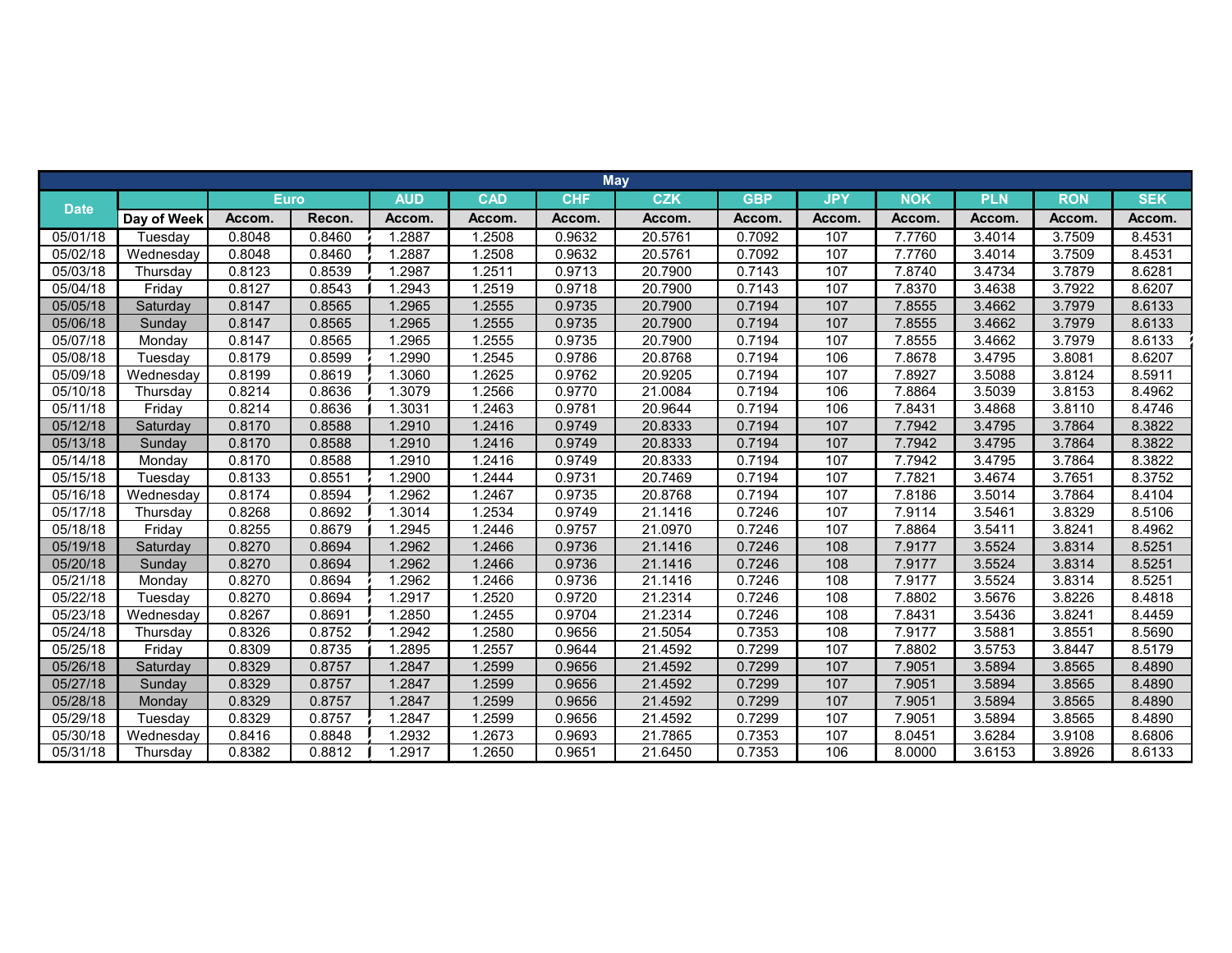|                       |             |        |             |            |            |            | <b>June</b> |            |            |            |            |            |            |
|-----------------------|-------------|--------|-------------|------------|------------|------------|-------------|------------|------------|------------|------------|------------|------------|
|                       |             |        | <b>Euro</b> | <b>AUD</b> | <b>CAD</b> | <b>CHF</b> | <b>CZK</b>  | <b>GBP</b> | <b>JPY</b> | <b>NOK</b> | <b>PLN</b> | <b>RON</b> | <b>SEK</b> |
| <b>Date</b>           | Day of Week | Accom. | Recon.      | Accom.     | Accom.     | Accom.     | Accom.      | Accom.     | Accom.     | Accom.     | Accom.     | Accom.     | Accom.     |
| 06/01/18              | Friday      | 0.8382 | 0.8812      | 1.2920     | 1.2606     | 0.9661     | 21.6450     | 0.7353     | 106        | 7.9936     | 3.6088     | 3.8986     | 8.6059     |
| 06/02/18              | Saturday    | 0.8345 | 0.8773      | 1.2930     | 1.2636     | 0.9623     | 21.5517     | 0.7353     | 106        | 7.9554     | 3.6023     | 3.8926     | 8.5911     |
| 06/03/18              | Sunday      | 0.8345 | 0.8773      | 1.2930     | 1.2636     | 0.9623     | 21.5517     | 0.7353     | 106        | 7.9554     | 3.6023     | 3.8926     | 8.5911     |
| 06/04/18              | Monday      | 0.8345 | 0.8773      | 1.2930     | 1.2636     | 0.9623     | 21.5517     | 0.7353     | 106        | 7.9554     | 3.6023     | 3.8926     | 8.5911     |
| 06/05/18              | Tuesday     | 0.8309 | 0.8735      | 1.2723     | 1.2587     | 0.9593     | 21.3675     | 0.7299     | 106        | 7.8989     | 3.5600     | 3.8670     | 8.5251     |
| 06/06/18              | Wednesday   | 0.8338 | 0.8766      | 1.2786     | 1.2639     | 0.9602     | 21.3675     | 0.7299     | 107        | 7.9239     | 3.5753     | 3.8790     | 8.5470     |
| 06/07/18              | Thursdav    | 0.8280 | 0.8704      | 1.2723     | 1.2544     | 0.9629     | 21.2314     | 0.7246     | 107        | 7.8864     | 3.5398     | 3.8536     | 8.5106     |
| 06/08/18              | Friday      | 0.8236 | 0.8658      | 1.2731     | 1.2612     | 0.9565     | 21.0970     | 0.7246     | 107        | 7.8247     | 3.5088     | 3.8344     | 8.4459     |
| 06/09/18              | Saturday    | 0.8288 | 0.8713      | 1.2844     | 1.2660     | 0.9590     | 21.3675     | 0.7299     | 107        | 7.8802     | 3.5461     | 3.8610     | 8.5251     |
| 06/10/18              | Sunday      | 0.8288 | 0.8713      | 1.2844     | 1.2660     | 0.9590     | 21.3675     | 0.7299     | 107        | 7.8802     | 3.5461     | 3.8610     | 8.5251     |
| $\overline{06/11/18}$ | Monday      | 0.8288 | 0.8713      | 1.2844     | 1.2660     | 0.9590     | 21.3675     | 0.7299     | 107        | 7.8802     | 3.5461     | 3.8610     | 8.5251     |
| 06/12/18              | Tuesday     | 0.8264 | 0.8688      | 1.2811     | 1.2684     | 0.9612     | 21.2314     | 0.7299     | 107        | 7.8493     | 3.5261     | 3.8506     | 8.4746     |
| 06/13/18              | Wednesday   | 0.8268 | 0.8692      | 1.2821     | 1.2679     | 0.9603     | 21.2314     | 0.7299     | 107        | 7.8064     | 3.5348     | 3.8536     | 8.3963     |
| 06/14/18              | Thursday    | 0.8278 | 0.8702      | 1.2835     | 1.2676     | 0.9615     | 21.2766     | 0.7299     | 108        | 7.8125     | 3.5398     | 3.8610     | 8.3893     |
| 06/15/18              | Friday      | 0.8321 | 0.8747      | 1.2910     | 1.2666     | 0.9639     | 21.3220     | 0.7299     | 108        | 7.8431     | 3.5511     | 3.8820     | 8.4531     |
| 06/16/18              | Saturdav    | 0.8399 | 0.8829      | 1.3034     | 1.2786     | 0.9722     | 21.5983     | 0.7353     | 107        | 7.9239     | 3.5958     | 3.9170     | 8.5397     |
| 06/17/18              | Sunday      | 0.8399 | 0.8829      | 1.3034     | 1.2786     | 0.9722     | 21.5983     | 0.7353     | 107        | 7.9239     | 3.5958     | 3.9170     | 8.5397     |
| 06/18/18              | Monday      | 0.8399 | 0.8829      | 1.3034     | 1.2786     | 0.9722     | 21.5983     | 0.7353     | 107        | 7.9239     | 3.5958     | 3.9170     | 8.5397     |
| 06/19/18              | Tuesday     | 0.8394 | 0.8824      | 1.3103     | 1.2849     | 0.9698     | 21.5983     | 0.7353     | 108        | 7.9177     | 3.5984     | 3.9170     | 8.5837     |
| 06/20/18              | Wednesday   | 0.8433 | 0.8865      | 1.3236     | 1.2918     | 0.9698     | 21.7865     | 0.7407     | 108        | 8.0000     | 3.6377     | 3.9370     | 8.7032     |
| 06/21/18              | Thursday    | 0.8416 | 0.8848      | 1.3203     | 1.2958     | 0.9710     | 21.7391     | 0.7407     | 107        | 7.9681     | 3.6311     | 3.9293     | 8.6505     |
| 06/22/18              | Friday      | 0.8458 | 0.8892      | 1.3249     | 1.3009     | 0.9723     | 21.8818     | 0.7407     | 107        | 7.9745     | 3.6590     | 3.9526     | 8.7336     |
| 06/23/18              | Saturday    | 0.8369 | 0.8799      | 1.3123     | 1.2938     | 0.9653     | 21.5983     | 0.7353     | 108        | 7.8927     | 3.6114     | 3.9047     | 8.6133     |
| 06/24/18              | Sunday      | 0.8369 | 0.8799      | 1.3123     | 1.2938     | 0.9653     | 21.5983     | 0.7353     | 108        | 7.8927     | 3.6114     | 3.9047     | 8.6133     |
| 06/25/18              | Monday      | 0.8369 | 0.8799      | 1.3123     | 1.2938     | 0.9653     | 21.5983     | 0.7353     | 108        | 7.8927     | 3.6114     | 3.9047     | 8.6133     |
| 06/26/18              | Tuesday     | 0.8341 | 0.8769      | 1.3130     | 1.2963     | 0.9633     | 21.6450     | 0.7353     | 107        | 7.8989     | 3.6179     | 3.8941     | 8.6430     |
| 06/27/18              | Wednesday   | 0.8363 | 0.8791      | 1.3194     | 1.3004     | 0.9653     | 21.6450     | 0.7353     | 107        | 7.9239     | 3.6298     | 3.9032     | 8.6430     |
| 06/28/18              | Thursday    | 0.8376 | 0.8806      | 1.3172     | 1.2935     | 0.9663     | 21.5983     | 0.7407     | 107        | 7.9365     | 3.6324     | 3.8986     | 8.6730     |
| 06/29/18              | Friday      | 0.8418 | 0.8850      | 1.3282     | 1.2962     | 0.9728     | 21.8818     | 0.7463     | 107        | 7.9745     | 3.6724     | 3.9216     | 8.7719     |
| 06/30/18              | Saturday    | 0.8365 | 0.8793      | 1.3207     | 1.2917     | 0.9678     | 21.7865     | 0.7407     | 108        | 7.9554     | 3.6576     | 3.9002     | 8.7413     |
|                       |             |        |             |            |            |            |             |            |            |            |            |            |            |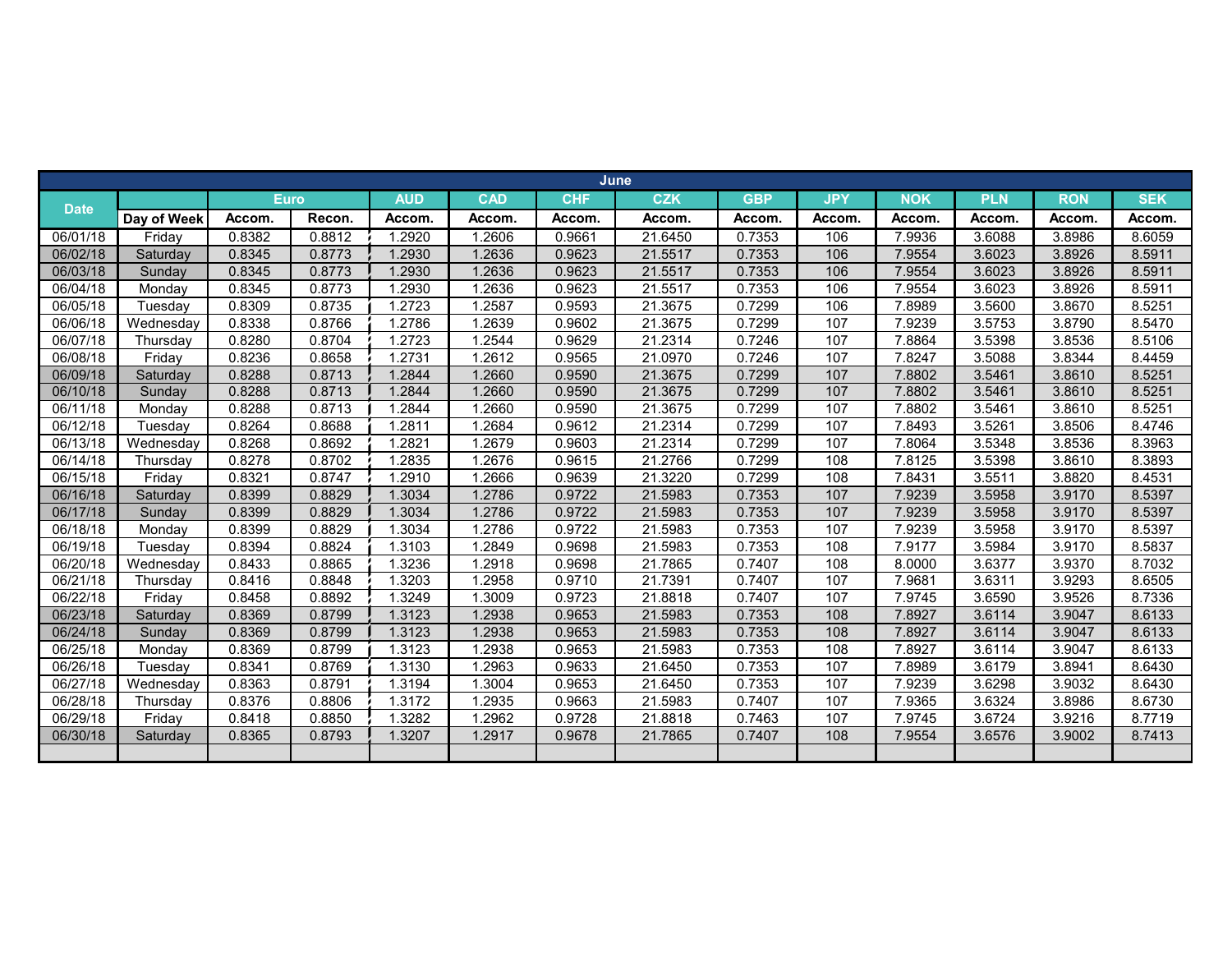|             |             |             |        |            |            | July       |            |            |            |            |            |            |            |
|-------------|-------------|-------------|--------|------------|------------|------------|------------|------------|------------|------------|------------|------------|------------|
|             |             | <b>Euro</b> |        | <b>AUD</b> | <b>CAD</b> | <b>CHF</b> | <b>CZK</b> | <b>GBP</b> | <b>JPY</b> | <b>NOK</b> | <b>PLN</b> | <b>RON</b> | <b>SEK</b> |
| <b>Date</b> | Day of Week | Accom.      | Recon. | Accom.     | Accom.     | Accom.     | Accom.     | Accom.     | Accom.     | Accom.     | Accom.     | Accom.     | Accom.     |
| 07/01/18    | Sunday      | 0.8365      | 0.8793 | 1.3207     | 1.2917     | 0.9678     | 21.7865    | 0.7407     | 108        | 7.9554     | 3.6576     | 3.9002     | 8.7413     |
| 07/02/18    | Monday      | 0.8365      | 0.8793 | 1.3207     | 1.2917     | 0.9678     | 21.7865    | 0.7407     | 108        | 7.9554     | 3.6576     | 3.9002     | 8.7413     |
| 07/03/18    | Tuesday     | 0.8372      | 0.8802 | 1.3249     | 1.2844     | 0.9681     | 21.7865    | 0.7407     | 108        | 7.9554     | 3.6751     | 3.9002     | 8.7489     |
| 07/04/18    | Wednesday   | 0.8366      | 0.8796 | 1.3186     | 1.2837     | 0.9682     | 21.8341    | 0.7407     | 108        | 7.9177     | 3.6738     | 3.9002     | 8.6281     |
| 07/05/18    | Thursday    | 0.8366      | 0.8796 | 1.3186     | 1.2837     | 0.9682     | 21.8341    | 0.7407     | 108        | 7.9177     | 3.6738     | 3.9002     | 8.6281     |
| 07/06/18    | Friday      | 0.8325      | 0.8751 | 1.3172     | 1.2799     | 0.9667     | 21.5983    | 0.7353     | 108        | 7.8616     | 3.6271     | 3.8820     | 8.5251     |
| 07/07/18    | Saturday    | 0.8298      | 0.8724 | 1.3118     | 1.2776     | 0.9653     | 21.5054    | 0.7353     | 108        | 7.8370     | 3.6245     | 3.8670     | 8.5397     |
| 07/08/18    | Sunday      | 0.8298      | 0.8724 | 1.3118     | 1.2776     | 0.9653     | 21.5054    | 0.7353     | 108        | 7.8370     | 3.6245     | 3.8670     | 8.5397     |
| 07/09/18    | Monday      | 0.8298      | 0.8724 | 1.3118     | 1.2776     | 0.9653     | 21.5054    | 0.7353     | 108        | 7.8370     | 3.6245     | 3.8670     | 8.5397     |
| 07/10/18    | Tuesday     | 0.8286      | 0.8710 | 1.3055     | 1.2773     | 0.9650     | 21.4133    | 0.7299     | 108        | 7.8064     | 3.5804     | 3.8595     | 8.4962     |
| 07/11/18    | Wednesday   | 0.8317      | 0.8743 | 1.3091     | 1.2793     | 0.9688     | 21.5517    | 0.7353     | 108        | 7.8309     | 3.5932     | 3.8745     | 8.5179     |
| 07/12/18    | Thursday    | 0.8295      | 0.8721 | 1.3163     | 1.2791     | 0.9667     | 21.5054    | 0.7353     | 108        | 7.8370     | 3.5842     | 3.8655     | 8.5251     |
| 07/13/18    | Friday      | 0.8336      | 0.8764 | 1.3153     | 1.2812     | 0.9705     | 21.6450    | 0.7353     | 108        | 7.8740     | 3.6075     | 3.8835     | 8.6133     |
| 07/14/18    | Saturday    | 0.8366      | 0.8796 | 1.3187     | 1.2849     | 0.9791     | 21.6920    | 0.7353     | 110        | 7.9365     | 3.6153     | 3.8971     | 8.6806     |
| 07/15/18    | Sunday      | 0.8366      | 0.8796 | 1.3187     | 1.2849     | 0.9791     | 21.6920    | 0.7353     | 110        | 7.9365     | 3.6153     | 3.8971     | 8.6806     |
| 07/16/18    | Monday      | 0.8366      | 0.8796 | 1.3187     | 1.2849     | 0.9791     | 21.6920    | 0.7353     | 110        | 7.9365     | 3.6153     | 3.8971     | 8.6806     |
| 07/17/18    | Tuesday     | 0.8324      | 0.8750 | 1.3130     | 1.2819     | 0.9736     | 21.5517    | 0.7353     | 110        | 7.8927     | 3.5804     | 3.8760     | 8.5985     |
| 07/18/18    | Wednesday   | 0.8329      | 0.8757 | 1.3168     | 1.2829     | 0.9701     | 21.5517    | 0.7407     | 110        | 7.9051     | 3.5817     | 3.8820     | 8.5763     |
| 07/19/18    | Thursday    | 0.8378      | 0.8808 | 1.3233     | 1.2893     | 0.9728     | 21.6450    | 0.7463     | 110        | 7.9618     | 3.6114     | 3.9002     | 8.6430     |
| 07/20/18    | Friday      | 0.8403      | 0.8833 | 1.3280     | 1.2900     | 0.9766     | 21.7865    | 0.7519     | 110        | 8.0451     | 3.6364     | 3.9139     | 8.7032     |
| 07/21/18    | Saturday    | 0.8328      | 0.8756 | 1.3173     | 1.2862     | 0.9688     | 21.5517    | 0.7463     | 110        | 7.9872     | 3.5997     | 3.8745     | 8.6505     |
| 07/22/18    | Sunday      | 0.8328      | 0.8756 | 1.3173     | 1.2862     | 0.9688     | 21.5517    | 0.7463     | 110        | 7.9872     | 3.5997     | 3.8745     | 8.6505     |
| 07/23/18    | Monday      | 0.8328      | 0.8756 | 1.3173     | 1.2862     | 0.9688     | 21.5517    | 0.7463     | 110        | 7.9872     | 3.5997     | 3.8745     | 8.6505     |
| 07/24/18    | Tuesday     | 0.8325      | 0.8751 | 1.3172     | 1.2809     | 0.9668     | 21.5054    | 0.7407     | 110        | 7.9554     | 3.5958     | 3.8685     | 8.6133     |
| 07/25/18    | Wednesday   | 0.8334      | 0.8762 | 1.3165     | 1.2829     | 0.9689     | 21.4592    | 0.7407     | 108        | 7.9681     | 3.5984     | 3.8670     | 8.6059     |
| 07/26/18    | Thursday    | 0.8332      | 0.8760 | 1.3135     | 1.2783     | 0.9664     | 21.4133    | 0.7407     | 108        | 7.9554     | 3.5829     | 3.8551     | 8.5763     |
| 07/27/18    | Friday      | 0.8327      | 0.8754 | 1.3149     | 1.2729     | 0.9673     | 21.3675    | 0.7407     | 108        | 7.9491     | 3.5663     | 3.8565     | 8.5543     |
| 07/28/18    | Saturday    | 0.8383      | 0.8813 | 1.3215     | 1.2736     | 0.9722     | 21.4592    | 0.7463     | 108        | 7.9936     | 3.5984     | 3.8805     | 8.6356     |
| 07/29/18    | Sunday      | 0.8383      | 0.8813 | 1.3215     | 1.2736     | 0.9722     | 21.4592    | 0.7463     | 108        | 7.9936     | 3.5984     | 3.8805     | 8.6356     |
| 07/30/18    | Monday      | 0.8383      | 0.8813 | 1.3215     | 1.2736     | 0.9722     | 21.4592    | 0.7463     | 108        | 7.9936     | 3.5984     | 3.8805     | 8.6356     |
| 07/31/18    | Tuesday     | 0.8343      | 0.8771 | 1.3177     | 1.2719     | 0.9676     | 21.3675    | 0.7463     | 108        | 7.9491     | 3.5689     | 3.8580     | 8.5543     |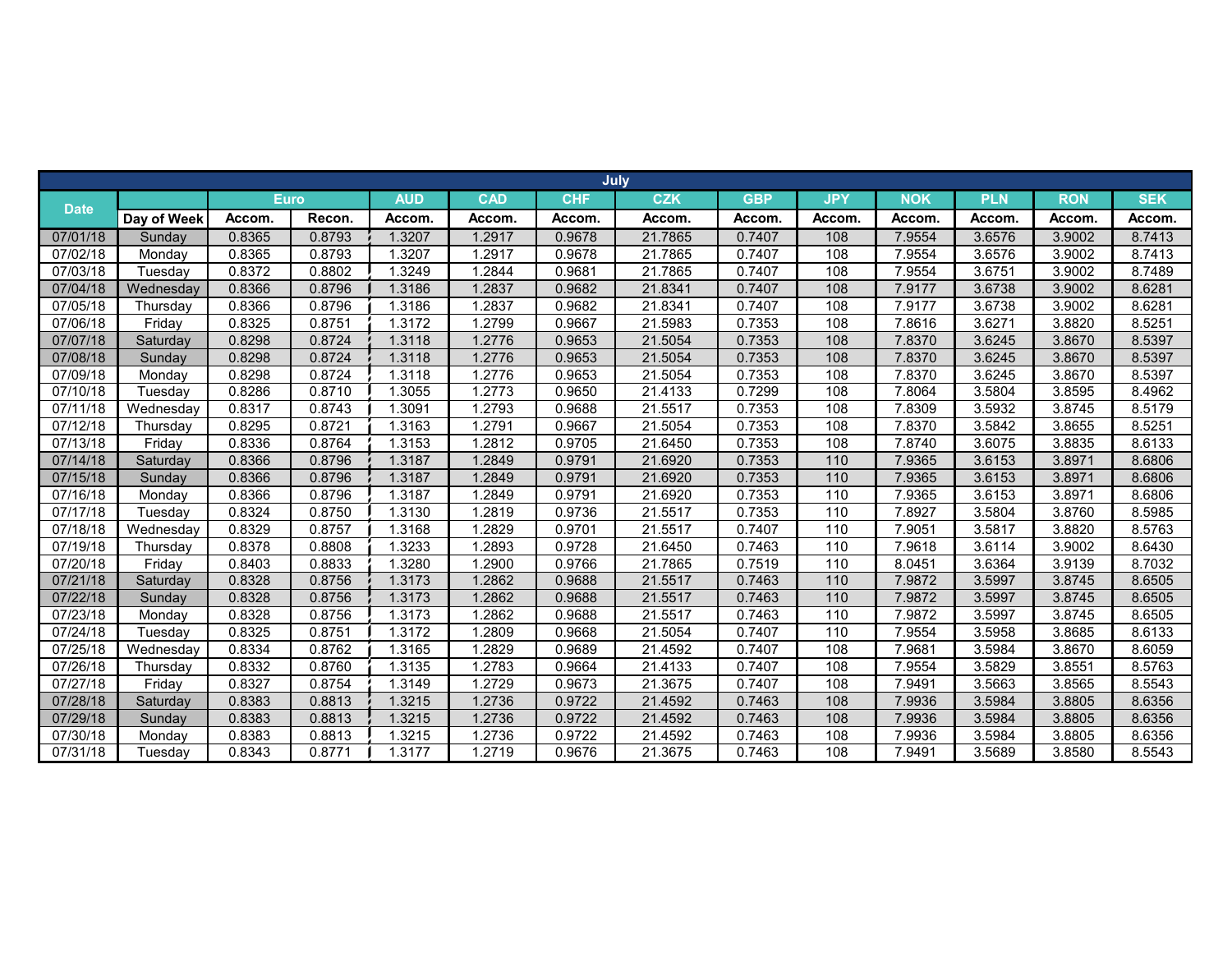|             |             |        |             |            |            |            | <b>August</b> |            |            |            |            |            |            |
|-------------|-------------|--------|-------------|------------|------------|------------|---------------|------------|------------|------------|------------|------------|------------|
|             |             |        | <b>Euro</b> | <b>AUD</b> | <b>CAD</b> | <b>CHF</b> | <b>CZK</b>    | <b>GBP</b> | <b>JPY</b> | <b>NOK</b> | <b>PLN</b> | <b>RON</b> | <b>SEK</b> |
| <b>Date</b> | Day of Week | Accom. | Recon.      | Accom.     | Accom.     | Accom.     | Accom.        | Accom.     | Accom.     | Accom.     | Accom.     | Accom.     | Accom.     |
| 08/01/18    | Wednesdav   | 0.8304 | 0.8730      | 1.3123     | 1.2703     | 0.9626     | 21.2766       | 0.7407     | 108        | 7.9177     | 3.5511     | 3.8417     | 8.5179     |
| 08/02/18    | Thursdav    | 0.8343 | 0.8771      | 1.3154     | 1.2706     | 0.9668     | 21.3675       | 0.7407     | 108        | 7.9554     | 3.5638     | 3.8580     | 8.5911     |
| 08/03/18    | Friday      | 0.8384 | 0.8814      | 1.3231     | 1.2697     | 0.9683     | 21.4592       | 0.7407     | 109        | 8.0064     | 3.5907     | 3.8760     | 8.6356     |
| 08/04/18    | Saturdav    | 0.8407 | 0.8839      | 1.3189     | 1.2682     | 0.9692     | 21.5517       | 0.7463     | 109        | 8.0192     | 3.5829     | 3.8835     | 8.6730     |
| 08/05/18    | Sunday      | 0.8407 | 0.8839      | 1.3189     | 1.2682     | 0.9692     | 21.5517       | 0.7463     | 109        | 8.0192     | 3.5829     | 3.8835     | 8.6730     |
| 08/06/18    | Monday      | 0.8407 | 0.8839      | 1.3189     | 1.2682     | 0.9692     | 21.5517       | 0.7463     | 109        | 8.0192     | 3.5829     | 3.8835     | 8.6730     |
| 08/07/18    | Tuesday     | 0.8444 | 0.8877      | 1.3198     | 1.2694     | 0.9722     | 21.6450       | 0.7519     | 109        | 8.0515     | 3.6088     | 3.9078     | 8.7032     |
| 08/08/18    | Wednesday   | 0.8398 | 0.8828      | 1.3099     | 1.2636     | 0.9683     | 21.5054       | 0.7519     | 108        | 7.9808     | 3.5714     | 3.9002     | 8.6730     |
| 08/09/18    | Thursday    | 0.8401 | 0.8831      | 1.3146     | 1.2734     | 0.9698     | 21.5054       | 0.7576     | 109        | 8.0064     | 3.5791     | 3.9002     | 8.7260     |
| 08/10/18    | Fridav      | 0.8405 | 0.8836      | 1.3134     | 1.2700     | 0.9676     | 21.5054       | 0.7576     | 108        | 8.0192     | 3.5920     | 3.9078     | 8.7336     |
| 08/11/18    | Saturdav    | 0.8510 | 0.8946      | 1.3339     | 1.2767     | 0.9694     | 21.8341       | 0.7634     | 108        | 8.1103     | 3.6523     | 3.9635     | 8.8731     |
| 08/12/18    | Sundav      | 0.8510 | 0.8946      | 1.3339     | 1.2767     | 0.9694     | 21.8341       | 0.7634     | 108        | 8.1103     | 3.6523     | 3.9635     | 8.8731     |
| 08/13/18    | Monday      | 0.8510 | 0.8946      | 1.3339     | 1.2767     | 0.9694     | 21.8341       | 0.7634     | 108        | 8.1103     | 3.6523     | 3.9635     | 8.8731     |
| 08/14/18    | Tuesday     | 0.8540 | 0.8978      | 1.3382     | 1.2807     | 0.9682     | 21.9298       | 0.7634     | 108        | 8.1367     | 3.6697     | 3.9793     | 8.8889     |
| 08/15/18    | Wednesday   | 0.8551 | 0.8989      | 1.3421     | 1.2749     | 0.9661     | 21.9780       | 0.7634     | 108        | 8.1500     | 3.6765     | 3.9825     | 8.8652     |
| 08/16/18    | Thursdav    | 0.8607 | 0.9049      | 1.3486     | 1.2767     | 0.9716     | 22.1239       | 0.7692     | 108        | 8.2237     | 3.7258     | 4.0064     | 8.9526     |
| 08/17/18    | Fridav      | 0.8559 | 0.8997      | 1.3392     | 1.2789     | 0.9671     | 21.9780       | 0.7692     | 108        | 8.2305     | 3.6928     | 3.9888     | 8.9606     |
| 08/18/18    | Saturdav    | 0.8543 | 0.8981      | 1.3387     | 1.2794     | 0.9686     | 21.9780       | 0.7634     | 108        | 8.2713     | 3.6832     | 3.9777     | 8.9686     |
| 08/19/18    | Sunday      | 0.8543 | 0.8981      | 1.3387     | 1.2794     | 0.9686     | 21.9780       | 0.7634     | 108        | 8.2713     | 3.6832     | 3.9777     | 8.9686     |
| 08/20/18    | Monday      | 0.8543 | 0.8981      | 1.3387     | 1.2794     | 0.9686     | 21.9780       | 0.7634     | 108        | 8.2713     | 3.6832     | 3.9777     | 8.9686     |
| 08/21/18    | Tuesday     | 0.8531 | 0.8969      | 1.3335     | 1.2734     | 0.9696     | 21.9298       | 0.7634     | 108        | 8.2508     | 3.6711     | 3.9667     | 8.9526     |
| 08/22/18    | Wednesday   | 0.8479 | 0.8913      | 1.3275     | 1.2700     | 0.9642     | 21.8341       | 0.7576     | 108        | 8.2305     | 3.6523     | 3.9355     | 8.9127     |
| 08/23/18    | Thursdav    | 0.8395 | 0.8825      | 1.3252     | 1.2698     | 0.9571     | 21.5983       | 0.7576     | 107        | 8.1301     | 3.5945     | 3.9017     | 8.8183     |
| 08/24/18    | Friday      | 0.8412 | 0.8844      | 1.3365     | 1.2694     | 0.9576     | 21.6450       | 0.7576     | 108        | 8.1169     | 3.5984     | 3.9017     | 8.8496     |
| 08/25/18    | Saturday    | 0.8407 | 0.8839      | 1.3340     | 1.2731     | 0.9582     | 21.6450       | 0.7576     | 108        | 8.1500     | 3.5971     | 3.9002     | 8.8968     |
| 08/26/18    | Sunday      | 0.8407 | 0.8839      | 1.3340     | 1.2731     | 0.9582     | 21.6450       | 0.7576     | 108        | 8.1500     | 3.5971     | 3.9002     | 8.8968     |
| 08/27/18    | Monday      | 0.8407 | 0.8839      | 1.3340     | 1.2731     | 0.9582     | 21.6450       | 0.7576     | 108        | 8.1500     | 3.5971     | 3.9002     | 8.8968     |
| 08/28/18    | Tuesday     | 0.8376 | 0.8806      | 1.3307     | 1.2716     | 0.9572     | 21.5517       | 0.7576     | 108        | 8.1235     | 3.5778     | 3.8880     | 8.8889     |
| 08/29/18    | Wednesday   | 0.8320 | 0.8746      | 1.3249     | 1.2587     | 0.9508     | 21.4133       | 0.7519     | 108        | 8.0906     | 3.5549     | 3.8655     | 8.8731     |
| 08/30/18    | Thursday    | 0.8348 | 0.8776      | 1.3348     | 1.2599     | 0.9504     | 21.5054       | 0.7519     | 108        | 8.1367     | 3.5765     | 3.8745     | 8.9286     |
| 08/31/18    | Friday      | 0.8330 | 0.8758      | 1.3340     | 1.2593     | 0.9446     | 21.4592       | 0.7519     | 108        | 8.0972     | 3.5727     | 3.8685     | 8.8652     |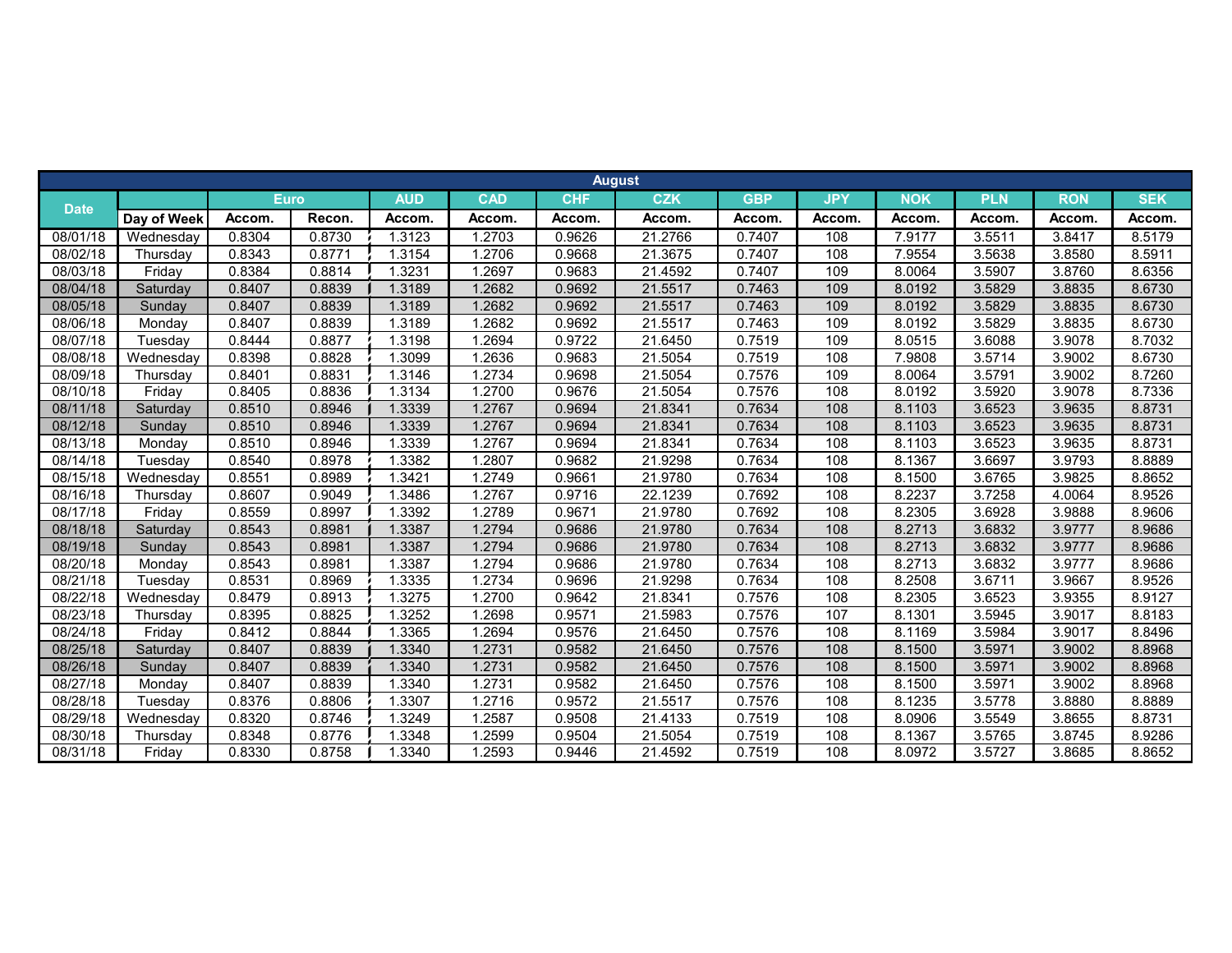|             |             |             |        |            |            |            | <b>September</b> |            |            |            |            |            |            |
|-------------|-------------|-------------|--------|------------|------------|------------|------------------|------------|------------|------------|------------|------------|------------|
| <b>Date</b> |             | <b>Euro</b> |        | <b>AUD</b> | <b>CAD</b> | <b>CHF</b> | <b>CZK</b>       | <b>GBP</b> | <b>JPY</b> | <b>NOK</b> | <b>PLN</b> | <b>RON</b> | <b>SEK</b> |
|             | Day of Week | Accom.      | Recon. | Accom.     | Accom.     | Accom.     | Accom.           | Accom.     | Accom.     | Accom.     | Accom.     | Accom.     | Accom.     |
| 09/01/18    | Saturdav    | 0.8366      | 0.8795 | 1.3493     | 1.2710     | 0.9438     | 21.5517          | 0.7519     | 109        | 8.1301     | 3.5907     | 3.8850     | 8.8889     |
| 09/02/18    | Sunday      | 0.8366      | 0.8795 | 1.3493     | 1.2710     | 0.9438     | 21.5517          | 0.7519     | 109        | 8.1301     | 3.5907     | 3.8850     | 8.8889     |
| 09/03/18    | Monday      | 0.8366      | 0.8795 | 1.3493     | 1.2710     | 0.9438     | 21.5517          | 0.7519     | 109        | 8.1301     | 3.5907     | 3.8850     | 8.8889     |
| 09/04/18    | Tuesday     | 0.8366      | 0.8795 | 1.3493     | 1.2710     | 0.9438     | 21.5517          | 0.7519     | 109        | 8.1301     | 3.5907     | 3.8850     | 8.8889     |
| 09/05/18    | Wednesday   | 0.8438      | 0.8870 | 1.3578     | 1.2855     | 0.9502     | 21.6920          | 0.7576     | 108        | 8.1967     | 3.6324     | 3.9093     | 8.9127     |
| 09/06/18    | Thursday    | 0.8393      | 0.8823 | 1.3550     | 1.2811     | 0.9474     | 21.5983          | 0.7519     | 109        | 8.1833     | 3.6298     | 3.8926     | 8.8496     |
| 09/07/18    | Friday      | 0.8371      | 0.8801 | 1.3532     | 1.2839     | 0.9438     | 21.5054          | 0.7519     | 109        | 8.1833     | 3.6153     | 3.8835     | 8.8652     |
| 09/08/18    | Saturday    | 0.8392      | 0.8822 | 1.3611     | 1.2788     | 0.9414     | 21.5517          | 0.7519     | 109        | 8.2034     | 3.6153     | 3.8956     | 8.8261     |
| 09/09/18    | Sunday      | 0.8392      | 0.8822 | 1.3611     | 1.2788     | 0.9414     | 21.5517          | 0.7519     | 109        | 8.2034     | 3.6153     | 3.8956     | 8.8261     |
| 09/10/18    | Monday      | 0.8392      | 0.8822 | 1.3611     | .2788      | 0.9414     | 21.5517          | 0.7519     | 109        | 8.2034     | 3.6153     | 3.8956     | 8.8261     |
| 09/11/18    | Tuesday     | 0.8408      | 0.8840 | 1.3669     | 1.2837     | 0.9473     | 21.5517          | 0.7463     | 108        | 8.1566     | 3.6298     | 3.8941     | 8.8028     |
| 09/12/18    | Wednesday   | 0.8408      | 0.8840 | 1.3714     | .2806      | 0.9480     | 21.5517          | 0.7519     | 108        | 8.1367     | 3.6232     | 3.8941     | 8.8183     |
| 09/13/18    | Thursday    | 0.8403      | 0.8833 | 1.3671     | .2719      | 0.9476     | 21.5054          | 0.7519     | 109        | 8.0972     | 3.6219     | 3.8971     | 8.8028     |
| 09/14/18    | Friday      | 0.8351      | 0.8779 | 1.3501     | 1.2620     | 0.9407     | 21.3220          | 0.7463     | 109        | 7.9936     | 3.5997     | 3.8745     | 8.7260     |
| 09/15/18    | Saturday    | 0.8333      | 0.8761 | 1.3550     | 1.2671     | 0.9395     | 21.2314          | 0.7407     | 109        | 8.0192     | 3.5868     | 3.8715     | 8.7873     |
| 09/16/18    | Sunday      | 0.8333      | 0.8761 | 1.3550     | 1.2671     | 0.9395     | 21.2314          | 0.7407     | 109        | 8.0192     | 3.5868     | 3.8715     | 8.7873     |
| 09/17/18    | Monday      | 0.8333      | 0.8761 | 1.3550     | 1.2671     | 0.9395     | 21.2314          | 0.7407     | 109        | 8.0192     | 3.5868     | 3.8715     | 8.7873     |
| 09/18/18    | Tuesday     | 0.8348      | 0.8776 | 1.3572     | .2684      | 0.9380     | 21.2314          | 0.7407     | 109        | 7.9808     | 3.5855     | 3.8760     | 8.7260     |
| 09/19/18    | Wednesday   | 0.8324      | 0.8750 | 1.3521     | .2684      | 0.9361     | 21.1864          | 0.7407     | 109        | 7.9491     | 3.5804     | 3.8700     | 8.6730     |
| 09/20/18    | Thursday    | 0.8336      | 0.8764 | 1.3428     | 1.2617     | 0.9423     | 21.1864          | 0.7407     | 109        | 7.9554     | 3.5804     | 3.8775     | 8.6580     |
| 09/21/18    | Friday      | 0.8287      | 0.8711 | 1.3390     | .2575      | 0.9374     | 21.1864          | 0.7353     | 110        | 7.9491     | 3.5575     | 3.8565     | 8.5616     |
| 09/22/18    | Saturday    | 0.8288      | 0.8714 | 1.3389     | 1.2596     | 0.9306     | 21.1864          | 0.7407     | 109        | 7.9365     | 3.5600     | 3.8610     | 8.5616     |
| 09/23/18    | Sunday      | 0.8288      | 0.8714 | 1.3389     | 1.2596     | 0.9306     | 21.1864          | 0.7407     | 109        | 7.9365     | 3.5600     | 3.8610     | 8.5616     |
| 09/24/18    | Monday      | 0.8288      | 0.8714 | 1.3389     | .2596      | 0.9306     | 21.1864          | 0.7407     | 109        | 7.9365     | 3.5600     | 3.8610     | 8.5616     |
| 09/25/18    | Tuesdav     | 0.8260      | 0.8684 | 1.3371     | 1.2580     | 0.9326     | 21.1416          | 0.7407     | 109        | 7.9051     | 3.5524     | 3.8476     | 8.5543     |
| 09/26/18    | Wednesday   | 0.8270      | 0.8694 | 1.3425     | 1.2621     | 0.9408     | 21.1864          | 0.7407     | 110        | 7.9177     | 3.5499     | 3.8551     | 8.5616     |
| 09/27/18    | Thursday    | 0.8288      | 0.8713 | 1.3428     | 1.2609     | 0.9422     | 21.2314          | 0.7407     | 110        | 7.9114     | 3.5499     | 3.8625     | 8.5985     |
| 09/28/18    | Friday      | 0.8319      | 0.8745 | 1.3477     | .2729      | 0.9460     | 21.4133          | 0.7407     | 110        | 7.9051     | 3.5587     | 3.8850     | 8.5837     |
| 09/29/18    | Saturday    | 0.8408      | 0.8840 | 1.3493     | 1.2666     | 0.9515     | 21.6450          | 0.7463     | 110        | 7.9618     | 3.5958     | 3.9216     | 8.6655     |
| 09/30/18    | Sunday      | 0.8408      | 0.8840 | 1.3493     | 1.2666     | 0.9515     | 21.6450          | 0.7463     | 110        | 7.9618     | 3.5958     | 3.9216     | 8.6655     |
|             |             |             |        |            |            |            |                  |            |            |            |            |            |            |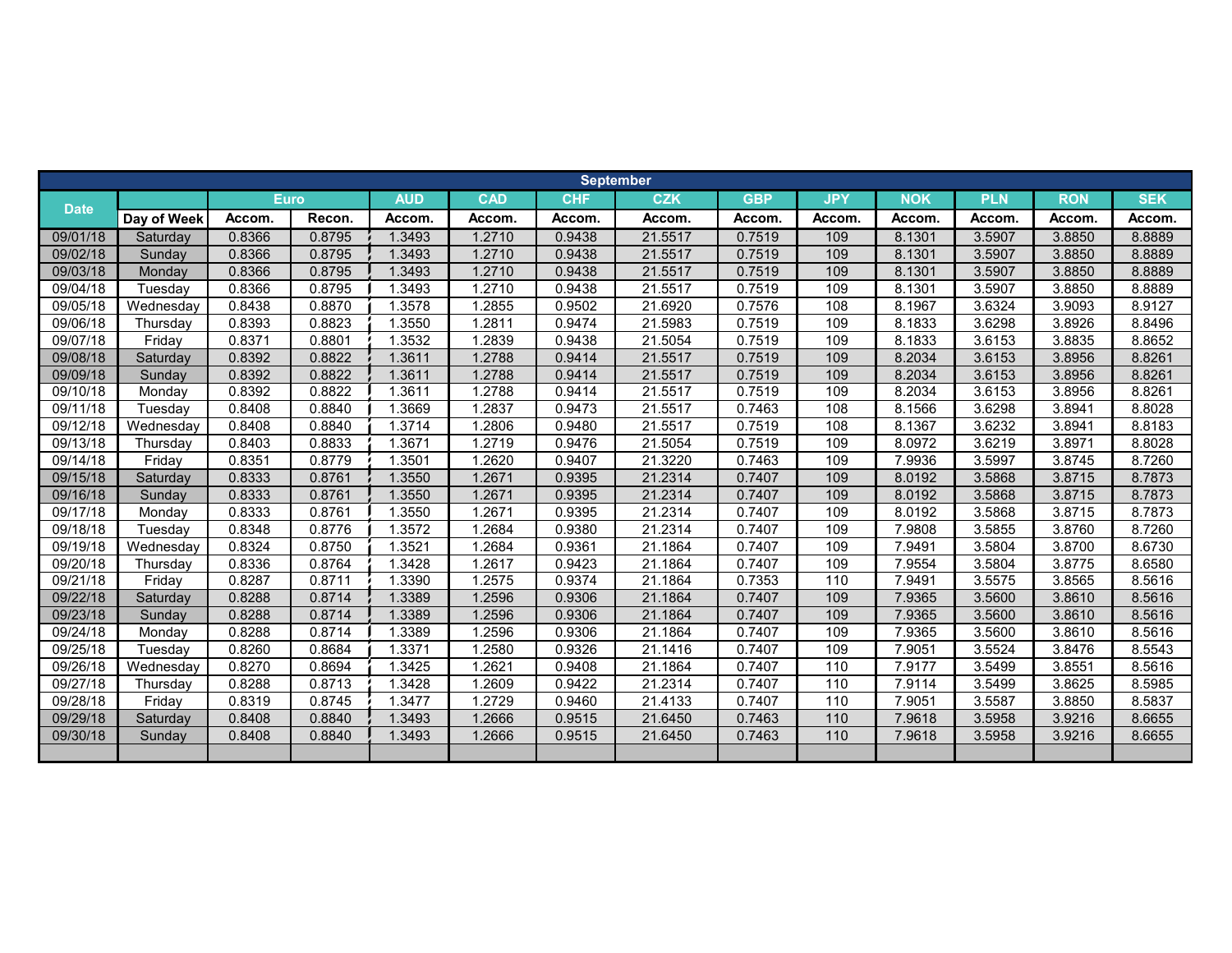|             |             |        |             |            |            |            | <b>October</b> |            |                  |            |            |            |            |
|-------------|-------------|--------|-------------|------------|------------|------------|----------------|------------|------------------|------------|------------|------------|------------|
| <b>Date</b> |             |        | <b>Euro</b> | <b>AUD</b> | <b>CAD</b> | <b>CHF</b> | <b>CZK</b>     | <b>GBP</b> | <b>JPY</b>       | <b>NOK</b> | <b>PLN</b> | <b>RON</b> | <b>SEK</b> |
|             | Day of Week | Accom. | Recon.      | Accom.     | Accom.     | Accom.     | Accom.         | Accom.     | Accom.           | Accom.     | Accom.     | Accom.     | Accom.     |
| 10/01/18    | Mondav      | 0.8408 | 0.8840      | 1.3493     | 1.2666     | 0.9515     | 21.6450        | 0.7463     | 110              | 7.9618     | 3.5958     | 3.9216     | 8.6655     |
| 10/02/18    | Tuesday     | 0.8392 | 0.8822      | 1.3486     | 1.2477     | 0.9579     | 21.6450        | 0.7463     | 111              | 7.9302     | 3.5920     | 3.9108     | 8.6655     |
| 10/03/18    | Wednesday   | 0.8448 | 0.8882      | 1.3585     | 1.2498     | 0.9591     | 21.7865        | 0.7519     | 111              | 7.9745     | 3.6245     | 3.9432     | 8.7719     |
| 10/04/18    | Thursday    | 0.8448 | 0.8882      | 1.3641     | 1.2520     | 0.9640     | 21.7865        | 0.7519     | 111              | 7.9808     | 3.6284     | 3.9401     | 8.7719     |
| 10/05/18    | Friday      | 0.8467 | 0.8901      | 1.3746     | 1.2531     | 0.9660     | 21.8341        | 0.7519     | 111              | 8.0128     | 3.6470     | 3.9557     | 8.8106     |
| 10/06/18    | Saturday    | 0.8458 | 0.8892      | 1.3761     | 1.2571     | 0.9670     | 21.7865        | 0.7463     | 111              | 8.0451     | 3.6403     | 3.9510     | 8.8339     |
| 10/07/18    | Sunday      | 0.8458 | 0.8892      | 1.3761     | 1.2571     | 0.9670     | 21.7865        | 0.7463     | 111              | 8.0451     | 3.6403     | 3.9510     | 8.8339     |
| 10/08/18    | Monday      | 0.8458 | 0.8892      | 1.3761     | 1.2571     | 0.9670     | 21.7865        | 0.7463     | 111              | 8.0451     | 3.6403     | 3.9510     | 8.8339     |
| 10/09/18    | Tuesday     | 0.8458 | 0.8892      | 1.3761     | 1.2571     | 0.9670     | 21.7865        | 0.7463     | 111              | 8.0451     | 3.6403     | 3.9510     | 8.8339     |
| 10/10/18    | Wednesday   | 0.8506 | 0.8942      | 1.3782     | 1.2641     | 0.9681     | 21.9298        | 0.7463     | $\overline{111}$ | 8.0710     | 3.6711     | 3.9698     | 8.8810     |
| 10/11/18    | Thursday    | 0.8436 | 0.8868      | 1.3671     | 1.2575     | 0.9627     | 21.7865        | 0.7353     | 110              | 7.9681     | 3.6350     | 3.9339     | 8.8417     |
| 10/12/18    | Fridav      | 0.8427 | 0.8859      | 1.3748     | 1.2726     | 0.9632     | 21.7865        | 0.7407     | 110              | 8.0128     | 3.6377     | 3.9324     | 8.7719     |
| 10/13/18    | Saturday    | 0.8420 | 0.8852      | 1.3671     | 1.2676     | 0.9658     | 21.6920        | 0.7407     | 109              | 7.9745     | 3.6153     | 3.9246     | 8.7260     |
| 10/14/18    | Sunday      | 0.8420 | 0.8852      | 1.3671     | 1.2676     | 0.9658     | 21.6920        | 0.7407     | 109              | 7.9745     | 3.6153     | 3.9246     | 8.7260     |
| 10/15/18    | Monday      | 0.8420 | 0.8852      | 1.3671     | 1.2676     | 0.9658     | 21.6920        | 0.7407     | 109              | 7.9745     | 3.6153     | 3.9246     | 8.7260     |
| 10/16/18    | Tuesday     | 0.8405 | 0.8837      | 1.3643     | 1.2679     | 0.9605     | 21.6920        | 0.7407     | 110              | 7.9491     | 3.6088     | 3.9231     | 8.7336     |
| 10/17/18    | Wednesday   | 0.8395 | 0.8825      | 1.3635     | 1.2601     | 0.9607     | 21.6920        | 0.7353     | 109              | 7.9051     | 3.6010     | 3.9185     | 8.6580     |
| 10/18/18    | Thursdav    | 0.8436 | 0.8868      | 1.3657     | 1.2618     | 0.9662     | 21.7865        | 0.7407     | 109              | 7.9554     | 3.6219     | 3.9355     | 8.7032     |
| 10/19/18    | Friday      | 0.8456 | 0.8890      | 1.3630     | 1.2692     | 0.9683     | 21.8818        | 0.7463     | 109              | 8.0000     | 3.6350     | 3.9479     | 8.7413     |
| 10/20/18    | Saturday    | 0.8500 | 0.8936      | 1.3656     | 1.2705     | 0.9708     | 21.9780        | 0.7463     | 110              | 8.0321     | 3.6563     | 3.9667     | 8.7873     |
| 10/21/18    | Sunday      | 0.8500 | 0.8936      | 1.3656     | 1.2705     | 0.9708     | 21.9780        | 0.7463     | 110              | 8.0321     | 3.6563     | 3.9667     | 8.7873     |
| 10/22/18    | Monday      | 0.8500 | 0.8936      | 1.3656     | 1.2705     | 0.9708     | 21.9780        | 0.7463     | 110              | 8.0321     | 3.6563     | 3.9667     | 8.7873     |
| 10/23/18    | Tuesday     | 0.8475 | 0.8909      | 1.3717     | 1.2750     | 0.9709     | 21.9298        | 0.7463     | 110              | 8.0257     | 3.6364     | 3.9557     | 8.7566     |
| 10/24/18    | Wednesday   | 0.8503 | 0.8939      | 1.3812     | 1.2794     | 0.9713     | 21.9298        | 0.7463     | 110              | 8.0841     | 3.6523     | 3.9683     | 8.8106     |
| 10/25/18    | Thursday    | 0.8537 | 0.8975      | 1.3716     | 1.2719     | 0.9709     | 22.0751        | 0.7519     | 110              | 8.0972     | 3.6751     | 3.9777     | 8.8417     |
| 10/26/18    | Friday      | 0.8528 | 0.8966      | 1.3725     | 1.2700     | 0.9728     | 22.0264        | 0.7519     | 110              | 8.0906     | 3.6751     | 3.9777     | 8.8652     |
| 10/27/18    | Saturday    | 0.8573 | 0.9013      | 1.3839     | 1.2788     | 0.9745     | 22.1729        | 0.7634     | 109              | 8.1566     | 3.7010     | 3.9952     | 8.9206     |
| 10/28/18    | Sunday      | 0.8573 | 0.9013      | 1.3839     | 1.2788     | 0.9745     | 22.1729        | 0.7634     | 109              | 8.1566     | 3.7010     | 3.9952     | 8.9206     |
| 10/29/18    | Monday      | 0.8573 | 0.9013      | 1.3839     | 1.2788     | 0.9745     | 22.1729        | 0.7634     | 109              | 8.1566     | 3.7010     | 3.9952     | 8.9206     |
| 10/30/18    | Tuesday     | 0.8558 | 0.8996      | 1.3746     | 1.2767     | 0.9743     | 22.1239        | 0.7576     | 109              | 8.1433     | 3.6955     | 3.9920     | 8.8889     |
| 10/31/18    | Wednesday   | 0.8579 | 0.9019      | 1.3748     | 1.2817     | 0.9768     | 22.1729        | 0.7634     | 109              | 8.1900     | 3.7147     | 4.0032     | 8.9366     |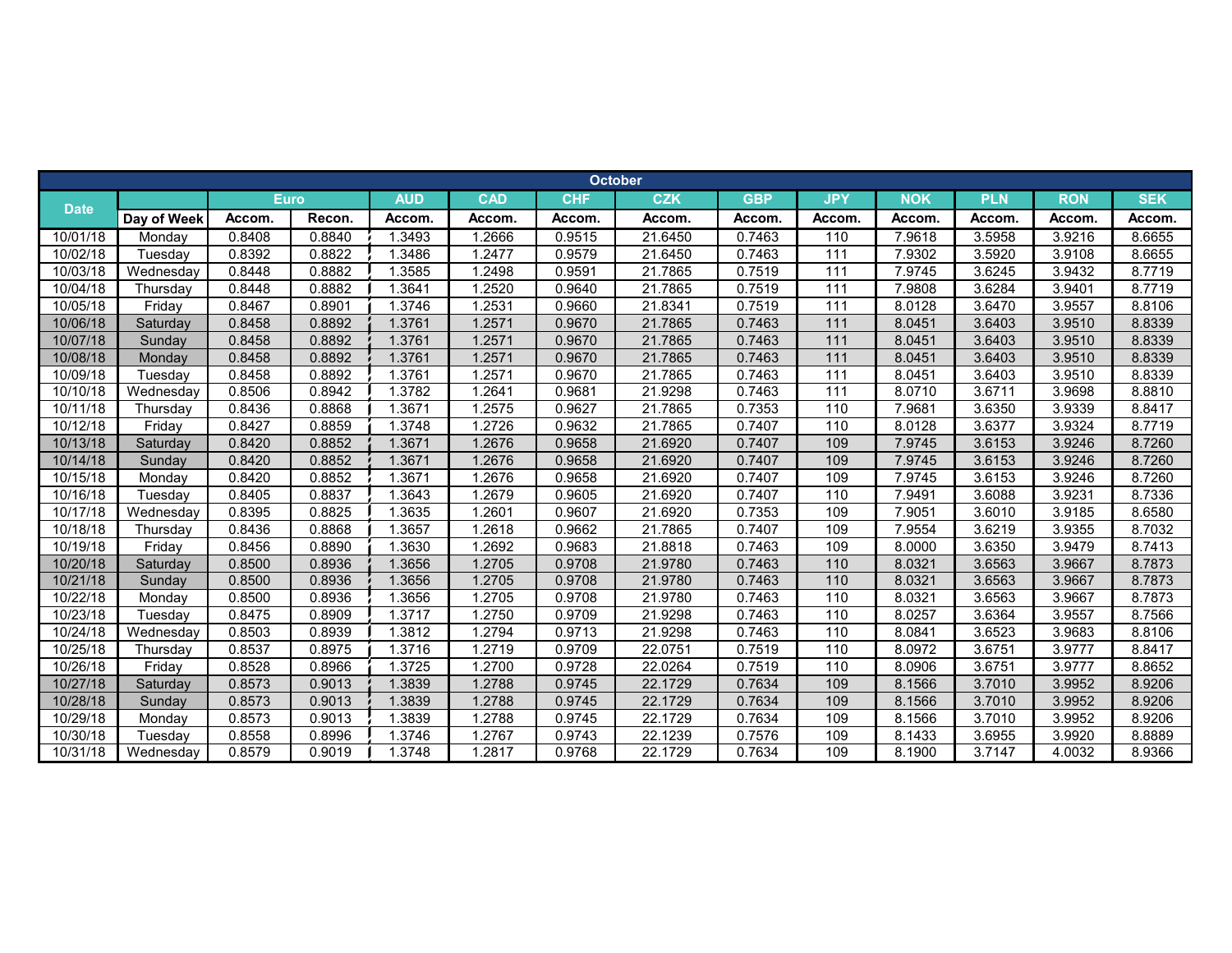|             |             |             |        |            |            |            | <b>November</b> |            |                   |            |            |            |            |
|-------------|-------------|-------------|--------|------------|------------|------------|-----------------|------------|-------------------|------------|------------|------------|------------|
| <b>Date</b> |             | <b>Euro</b> |        | <b>AUD</b> | <b>CAD</b> | <b>CHF</b> | <b>CZK</b>      | <b>GBP</b> | <b>JPY</b>        | <b>NOK</b> | <b>PLN</b> | <b>RON</b> | <b>SEK</b> |
|             | Day of Week | Accom.      | Recon. | Accom.     | Accom.     | Accom.     | Accom.          | Accom.     | Accom.            | Accom.     | Accom.     | Accom.     | Accom.     |
| 11/01/18    | Thursdav    | 0.8598      | 0.9038 | 1.3732     | 1.2773     | 0.9801     | 22.2717         | 0.7634     | 110               | 8.2102     | 3.7313     | 4.0096     | 8.9445     |
| 11/02/18    | Friday      | 0.8559      | 0.8997 | 1.3572     | 1.2757     | 0.9783     | 22.1729         | 0.7576     | 110               | 8.1433     | 3.7037     | 3.9920     | 8.8261     |
| 11/03/18    | Saturday    | 0.8522      | 0.8959 | 1.3499     | 1.2745     | 0.9734     | 21.9780         | 0.7463     | 110               | 8.1103     | 3.6819     | 3.9730     | 8.7873     |
| 11/04/18    | Sunday      | 0.8522      | 0.8959 | 1.3499     | 1.2745     | 0.9734     | 21.9780         | 0.7463     | $\frac{110}{110}$ | 8.1103     | 3.6819     | 3.9730     | 8.7873     |
| 11/05/18    | Monday      | 0.8522      | 0.8959 | 1.3499     | 1.2745     | 0.9734     | 21.9780         | 0.7463     | 110               | 8.1103     | 3.6819     | 3.9730     | 8.7873     |
| 11/06/18    | Tuesday     | 0.8561      | 0.9001 | 1.3528     | 1.2745     | 0.9791     | 22.1239         | 0.7463     | 110               | 8.1566     | 3.6914     | 3.9904     | 8.8417     |
| 11/07/18    | Wednesday   | 0.8527      | 0.8965 | 1.3463     | 1.2788     | 0.9772     | 22.0264         | 0.7463     | 110               | 8.1367     | 3.6738     | 3.9777     | 8.8261     |
| 11/08/18    | Thursday    | 0.8487      | 0.8923 | 1.3367     | 1.2747     | 0.9713     | 21.9780         | 0.7407     | 110               | 8.0906     | 3.6443     | 3.9573     | 8.7719     |
| 11/09/18    | Friday      | 0.8522      | 0.8959 | 1.3353     | 1.2758     | 0.9763     | 22.0751         | 0.7407     | 110               | 8.1037     | 3.6576     | 3.9714     | 8.7336     |
| 11/10/18    | Saturday    | 0.8587      | 0.9027 | 1.3450     | .2853      | 0.9801     | 22.2717         | 0.7463     | $\overline{111}$  | 8.1967     | 3.6819     | 3.9984     | 8.8106     |
| 11/11/18    | Sunday      | 0.8587      | 0.9027 | 1.3450     | 1.2853     | 0.9801     | 22.2717         | 0.7463     | $\overline{111}$  | 8.1967     | 3.6819     | 3.9984     | 8.8106     |
| 11/12/18    | Monday      | 0.8587      | 0.9027 | 1.3450     | .2853      | 0.9801     | 22.2717         | 0.7463     | 111               | 8.1967     | 3.6819     | 3.9984     | 8.8106     |
| 11/13/18    | Tuesday     | 0.8587      | 0.9027 | 1.3450     | 1.2853     | 0.9801     | 22.2717         | 0.7463     | 111               | 8.1967     | 3.6819     | 3.9984     | 8.8106     |
| 11/14/18    | Wednesday   | 0.8654      | 0.9098 | 1.3524     | 1.2883     | 0.9838     | 22.4719         | 0.7519     | 111               | 8.2713     | 3.7202     | 4.0339     | 8.8496     |
| 11/15/18    | Thursday    | 0.8628      | 0.9070 | 1.3508     | 1.2888     | 0.9832     | 22.4215         | 0.7519     | 111               | 8.2850     | 3.7023     | 4.0209     | 8.8574     |
| 11/16/18    | Friday      | 0.8629      | 0.9071 | 1.3430     | 1.2900     | 0.9807     | 22.4215         | 0.7634     | 111               | 8.2850     | 3.7051     | 4.0258     | 8.8496     |
| 11/17/18    | Saturday    | 0.8555      | 0.8993 | 1.3365     | 1.2794     | 0.9779     | 22.2222         | 0.7576     | $\overline{111}$  | 8.2237     | 3.6914     | 3.9904     | 8.7796     |
| 11/18/18    | Sunday      | 0.8555      | 0.8993 | 1.3365     | 1.2794     | 0.9779     | 22.2222         | 0.7576     | 111               | 8.2237     | 3.6914     | 3.9904     | 8.7796     |
| 11/19/18    | Monday      | 0.8555      | 0.8993 | 1.3365     | 1.2794     | 0.9779     | 22.2222         | 0.7576     | 111               | 8.2237     | 3.6914     | 3.9904     | 8.7796     |
| 11/20/18    | Tuesday     | 0.8537      | 0.8975 | 1.3369     | 1.2852     | 0.9725     | 22.2222         | 0.7576     | 110               | 8.2372     | 3.6955     | 3.9841     | 8.7796     |
| 11/21/18    | Wednesday   | 0.8532      | 0.8970 | 1.3405     | 1.2858     | 0.9665     | 22.2222         | 0.7576     | 110               | 8.2850     | 3.6832     | 3.9825     | 8.8028     |
| 11/22/18    | Thursday    | 0.8548      | 0.8986 | 1.3441     | .2945      | 0.9695     | 22.2222         | 0.7634     | $\frac{110}{110}$ | 8.3195     | 3.6751     | 3.9857     | 8.8183     |
| 11/23/18    | Friday      | 0.8548      | 0.8986 | 1.3441     | 1.2945     | 0.9695     | 22.2222         | 0.7634     | 110               | 8.3195     | 3.6751     | 3.9857     | 8.8183     |
| 11/24/18    | Saturday    | 0.8568      | 0.9008 | 1.3459     | .2868      | 0.9696     | 22.2222         | 0.7576     | 110               | 8.3403     | 3.6805     | 3.9904     | 8.8261     |
| 11/25/18    | Sunday      | 0.8568      | 0.9008 | 1.3459     | .2868      | 0.9696     | 22.2222         | 0.7576     | 110               | 8.3403     | 3.6805     | 3.9904     | 8.8261     |
| 11/26/18    | Monday      | 0.8568      | 0.9008 | 1.3459     | 1.2868     | 0.9696     | 22.2222         | 0.7576     | 110               | 8.3403     | 3.6805     | 3.9904     | 8.8261     |
| 11/27/18    | Tuesday     | 0.8576      | 0.9016 | 1.3434     | 1.2873     | 0.9718     | 22.2222         | 0.7576     | 110               | 8.3403     | 3.6805     | 3.9952     | 8.8261     |
| 11/28/18    | Wednesday   | 0.8610      | 0.9052 | 1.3459     | 1.2930     | 0.9737     | 22.3214         | 0.7634     | 110               | 8.3822     | 3.6941     | 4.0112     | 8.8496     |
| 11/29/18    | Thursday    | 0.8637      | 0.9079 | 1.3470     | 1.2987     | 0.9736     | 22.4215         | 0.7634     | $\overline{111}$  | 8.3822     | 3.7092     | 4.0241     | 8.8574     |
| 11/30/18    | Friday      | 0.8561      | 0.9000 | 1.3291     | 1.2942     | 0.9695     | 22.2222         | 0.7634     | 111               | 8.3333     | 3.6738     | 3.9841     | 8.8339     |
|             |             |             |        |            |            |            |                 |            |                   |            |            |            |            |